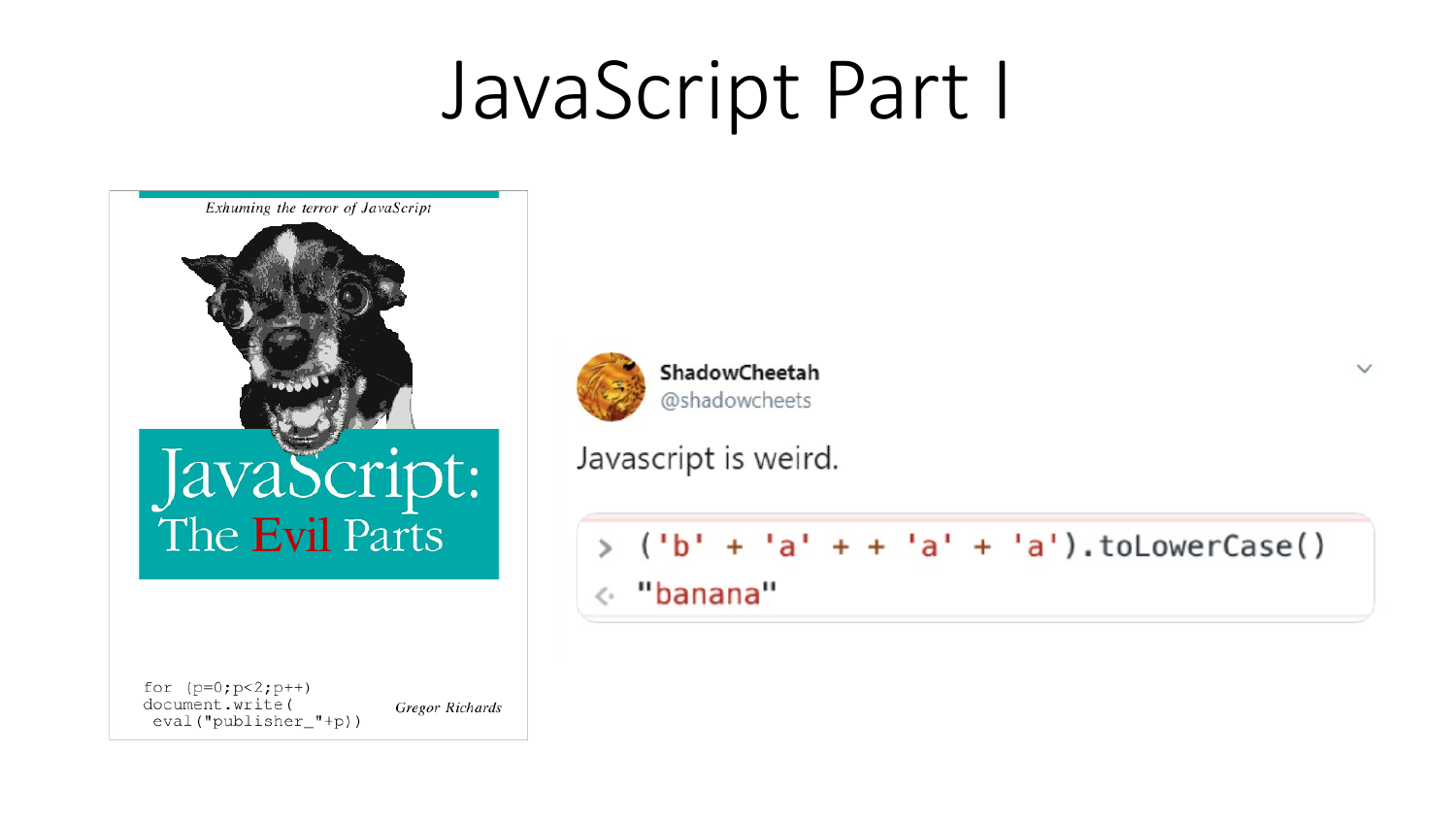#### **Outline**

- **Review: safety and idempotency**
- Intro to JavaScript
- Prototypes
- Event-Driven Programming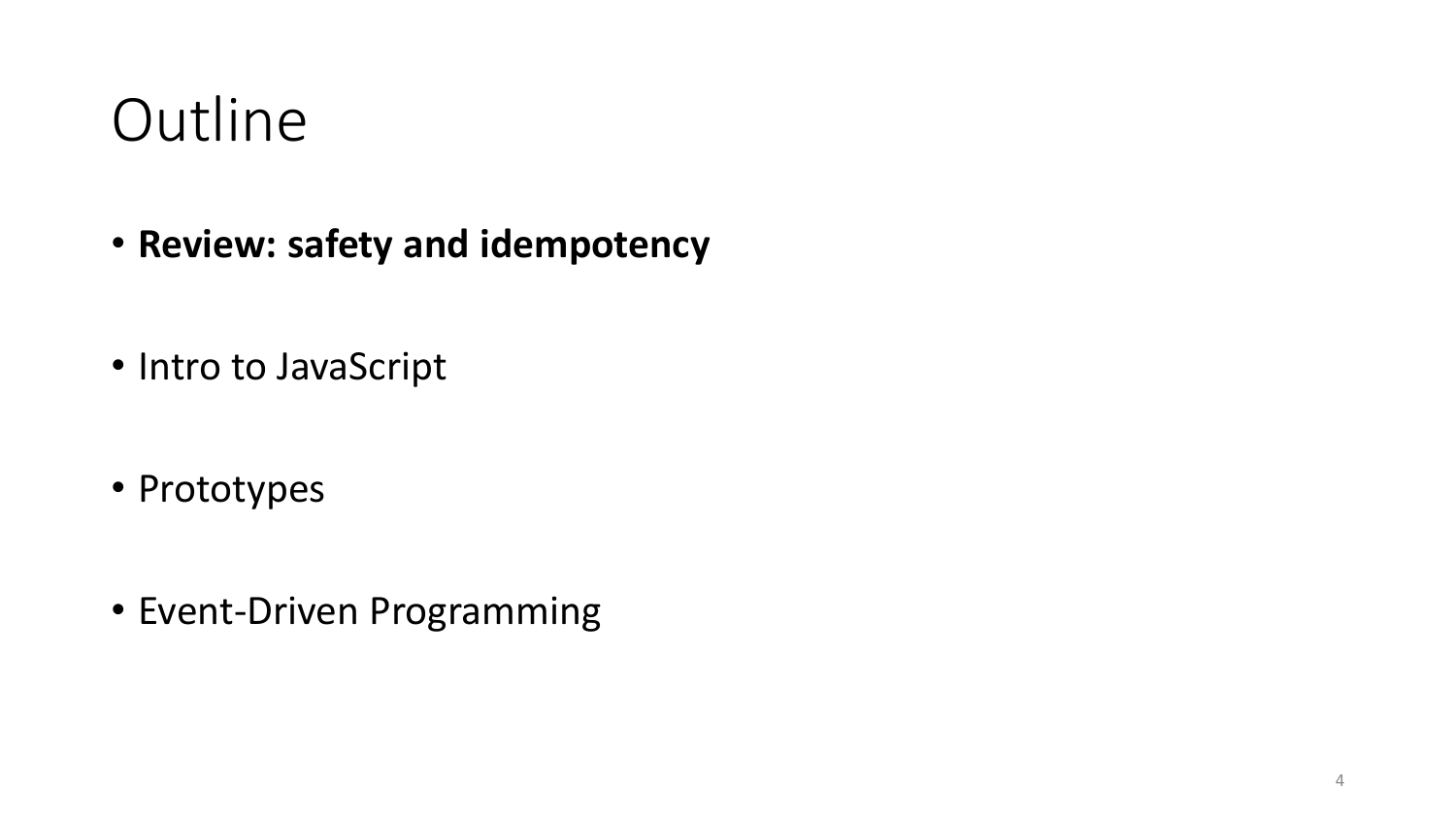#### Review: REST APIs

- **REST (Representational State Transfer) APIs** expose functionality over the web through URLs
	- **API Endpoints** are URLs that represent some remote resource
		- Like a comment or a user profile
	- RESTful APIs generally use JSON (JavaScript Object Notation) to encode state that gets transferred between client and server
- REST APIs are used everywhere
	- Github, Spotify, YouTube, UMich, Coinbase, Mangadex, Gamesdonequick
		- Many more internally-used APIs
- REST is *not* a protocol, but a set of "best practices"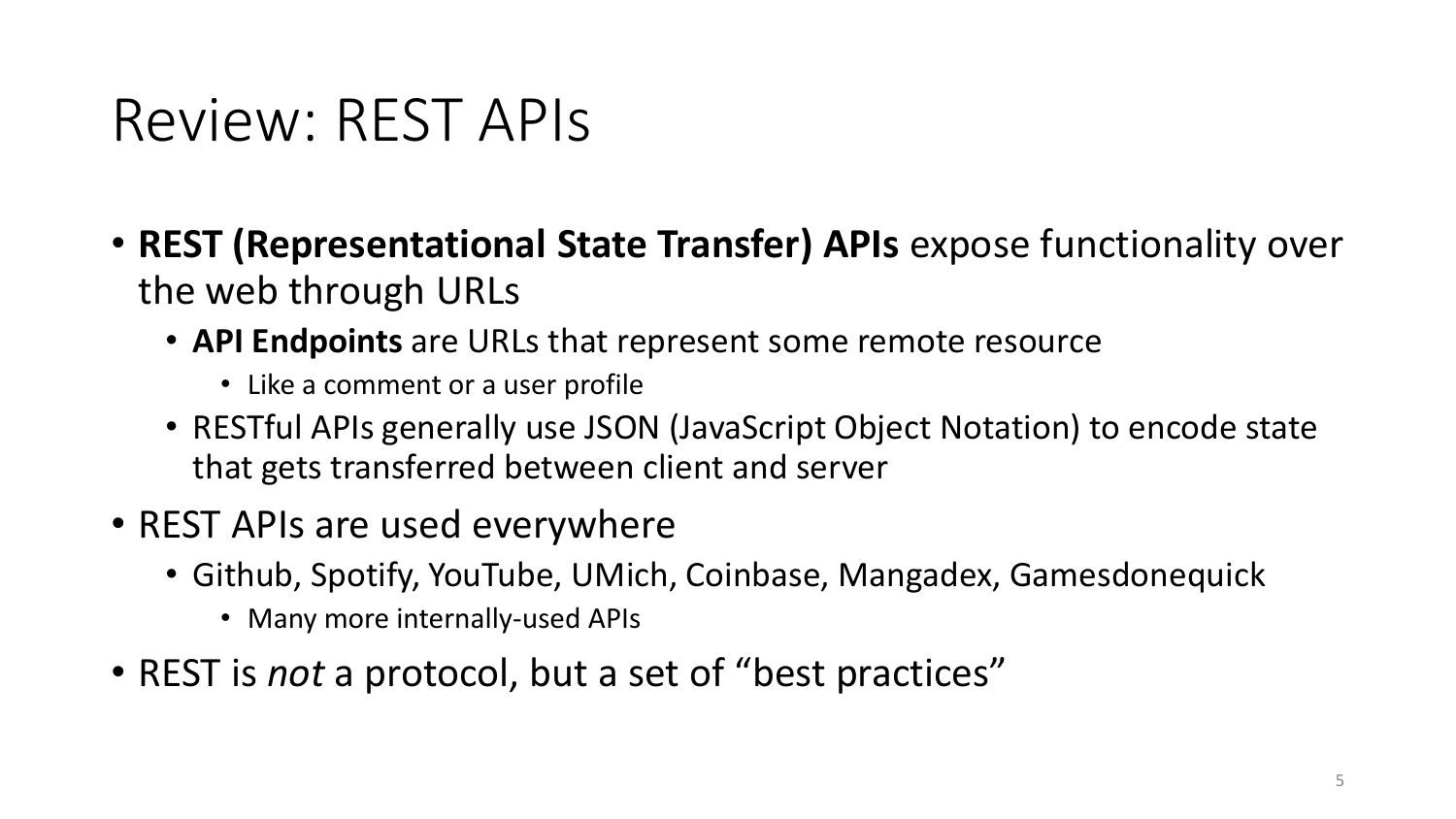# Review: safety and idempotency

- Safe
	- read-only
	- does not change server state
	- "What is your name?"
- Idempotent
	- Sending message multiple times has same effect on server state as sending once
	- Can safely retry
	- "Turn to page 394"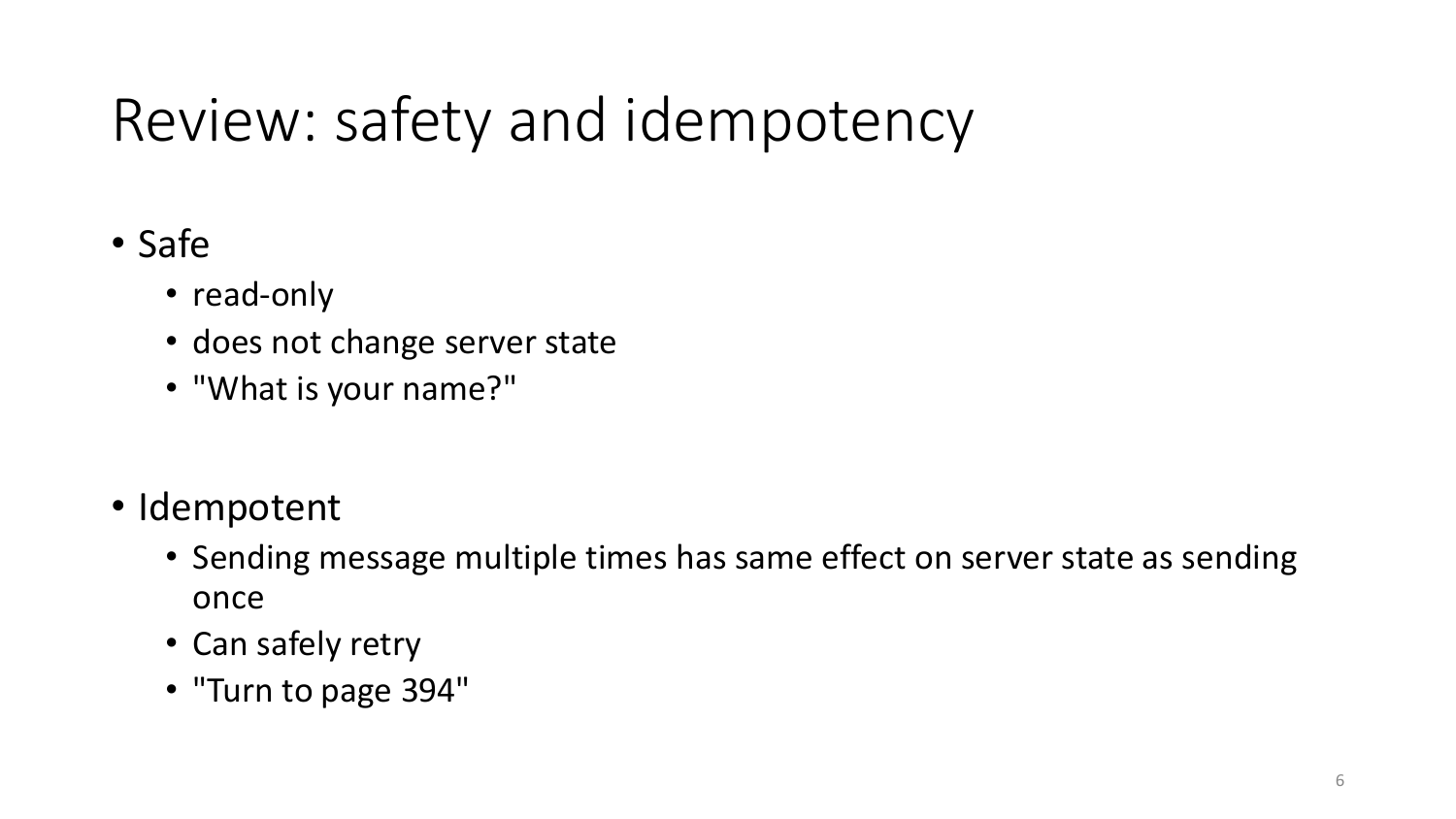# Thought question

- Which of these human requests are **safe**? Which are **idempotent**?
- "Can I ask you … your name?"
- "Can I have a bowl of rice?"
- "Turn to page three hundred, ninety-four."
- "I don't need your help anymore."
- "How many books are in the library?"
- "Say 'what' again."





**TIMESYOUTELL\THEM**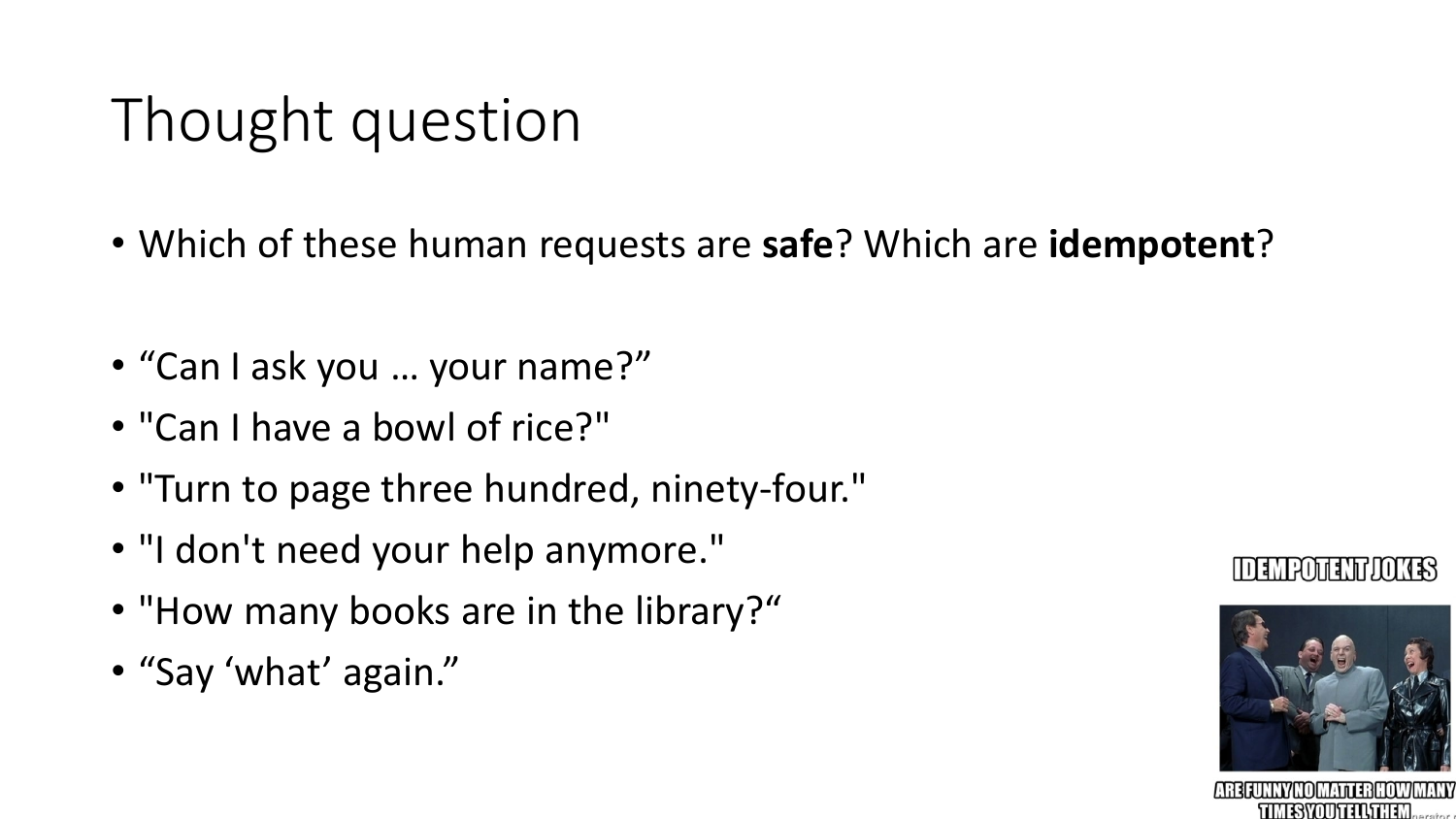#### Idempotent

- Multiple identical requests should have the same effect *on the server* as a single request
- The same request can be made twice with no negative consequences *on the server*
- Does **not** mean that the same request always returns the same response
- **Does** mean that a request has NO side effects
- Why does Idempotency matter? If a request fails, can we automatically try again? Only if it is idempotent.
- Reference: HTTP RFC<https://tools.ietf.org/html/rfc7231#section-4.2.2>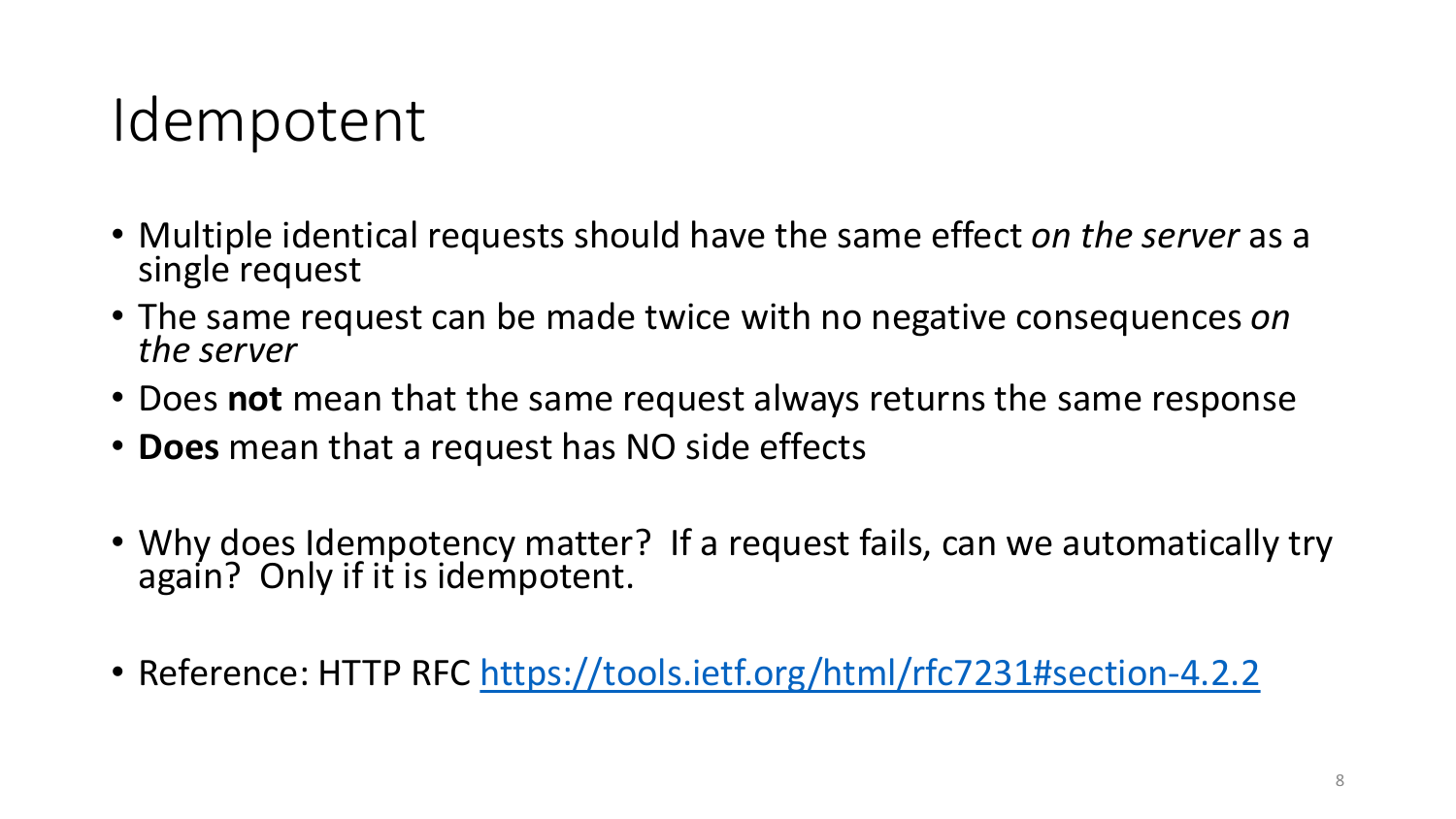#### Examples

}

• We'll use a small accounts API for the following examples

```
GET /accounts/1/ HTTP/1.0
HTTP/1.0 200 OK
\{"name": "Tim Berners-Lee",
  "locked": False,
  "url": "/accounts/1/"
```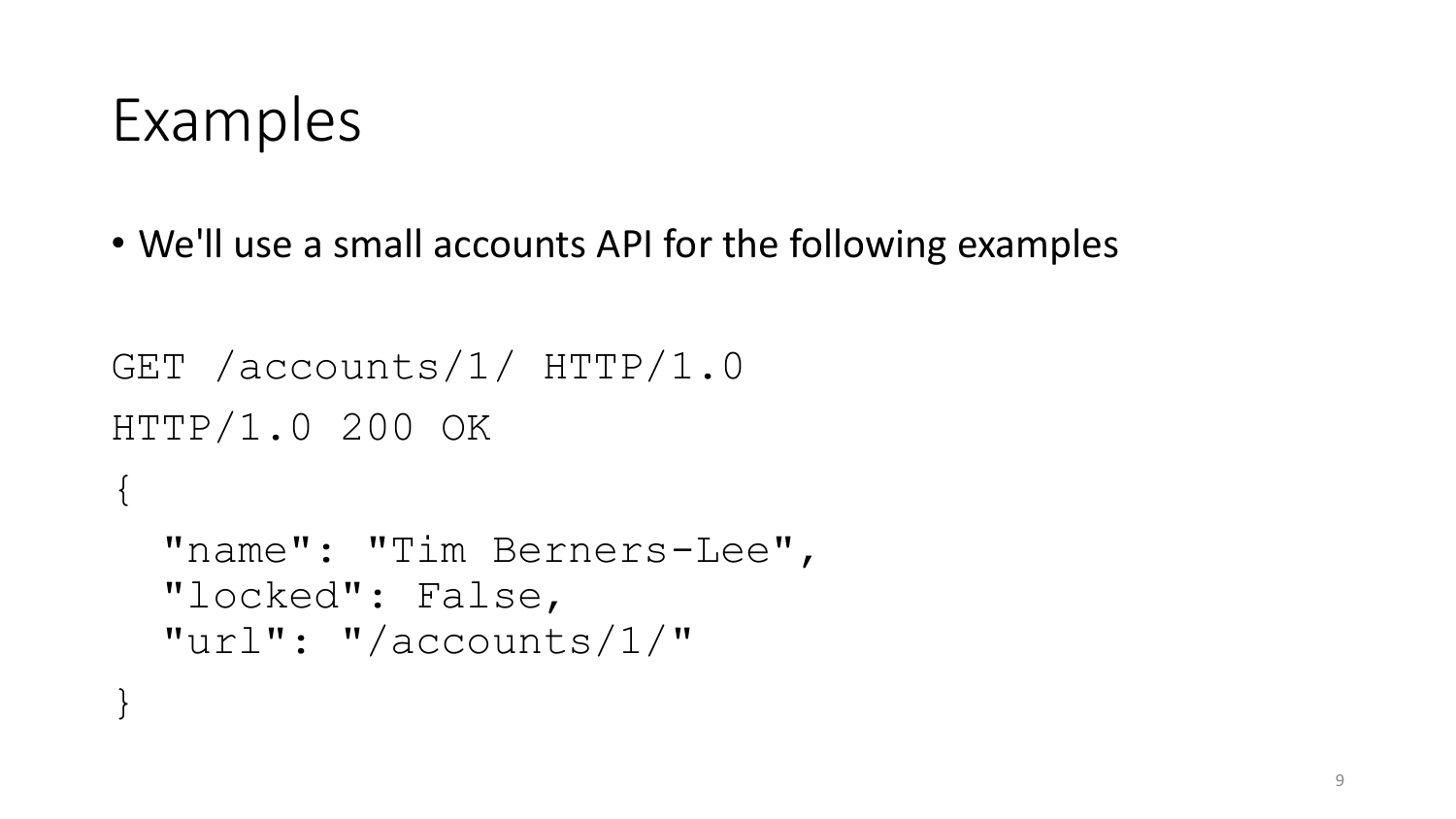#### Not idempotent: POST

- POST is not idempotent
- POST creates a new object
- Call POST several times creates several new objects

```
POST /accounts/ HTTP/1.0
{
  "name": "Tim Berners-Lee",
  "locked": False,
}
HTTP/1.0 201 CREATED
{
  "name": "Tim Berners-Lee",
  "locked": False,
  "url": "/accounts/1/"
}
```

```
POST /accounts/ HTTP/1.0
{
```

```
"name": "Tim Berners-Lee",
"locked": False,
```

```
}
```
{

}

```
HTTP/1.0 201 CREATED
```

```
"name": "Tim Berners-Lee",
"locked": False,
"url": "/accounts/2/"
```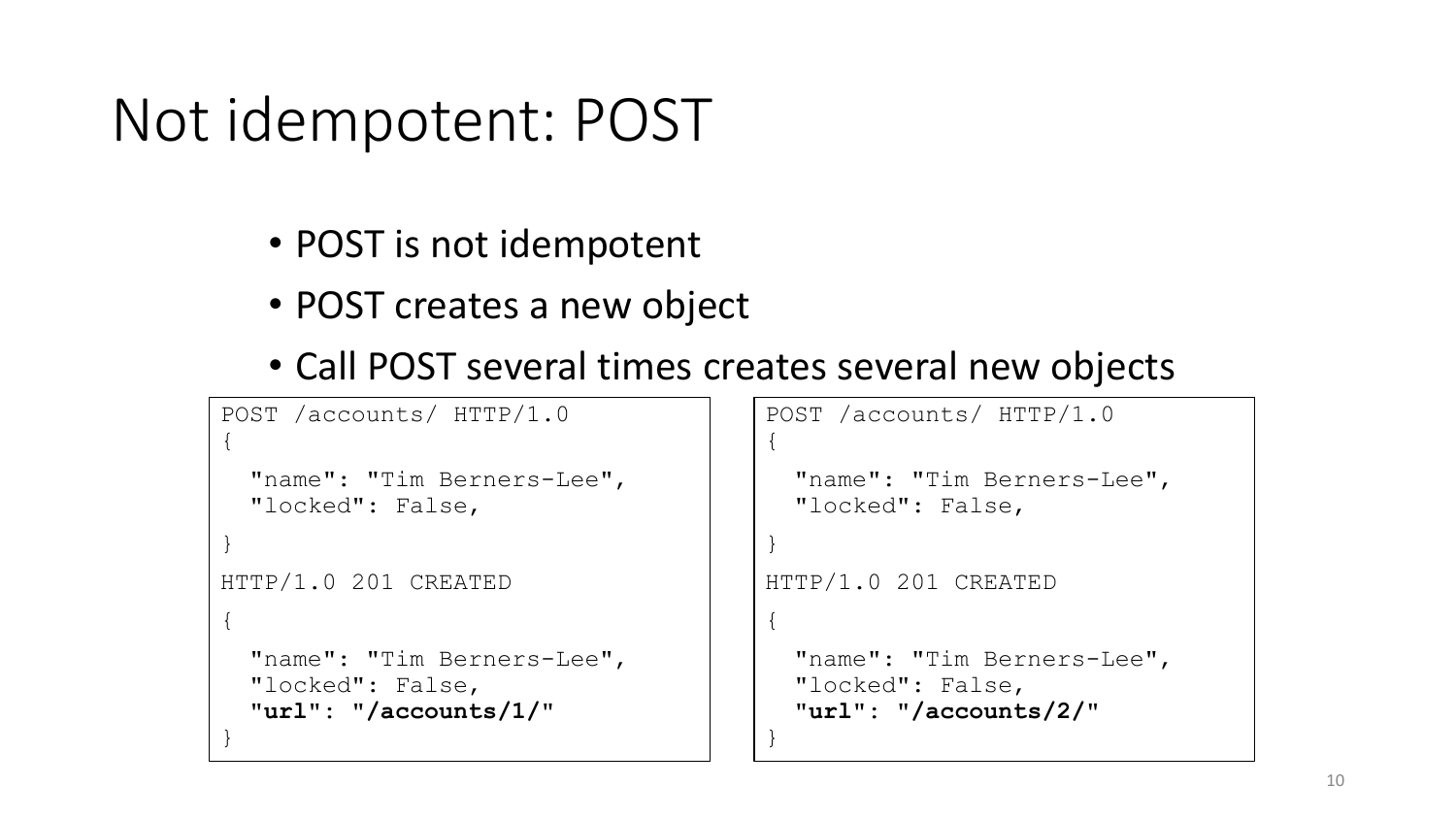#### Idempotent: DELETE

- DELETE removes the entire object
- Call DELETE twice, you get the same result *on the server*
	- Object is gone
- DELETE is idempotent

```
DELETE /accounts/1/ HTTP/1.0
HTTP/1.0 204 NO CONTENT
```
DELETE /accounts/1/ HTTP/1.0 HTTP/1.0 404 NOT FOUND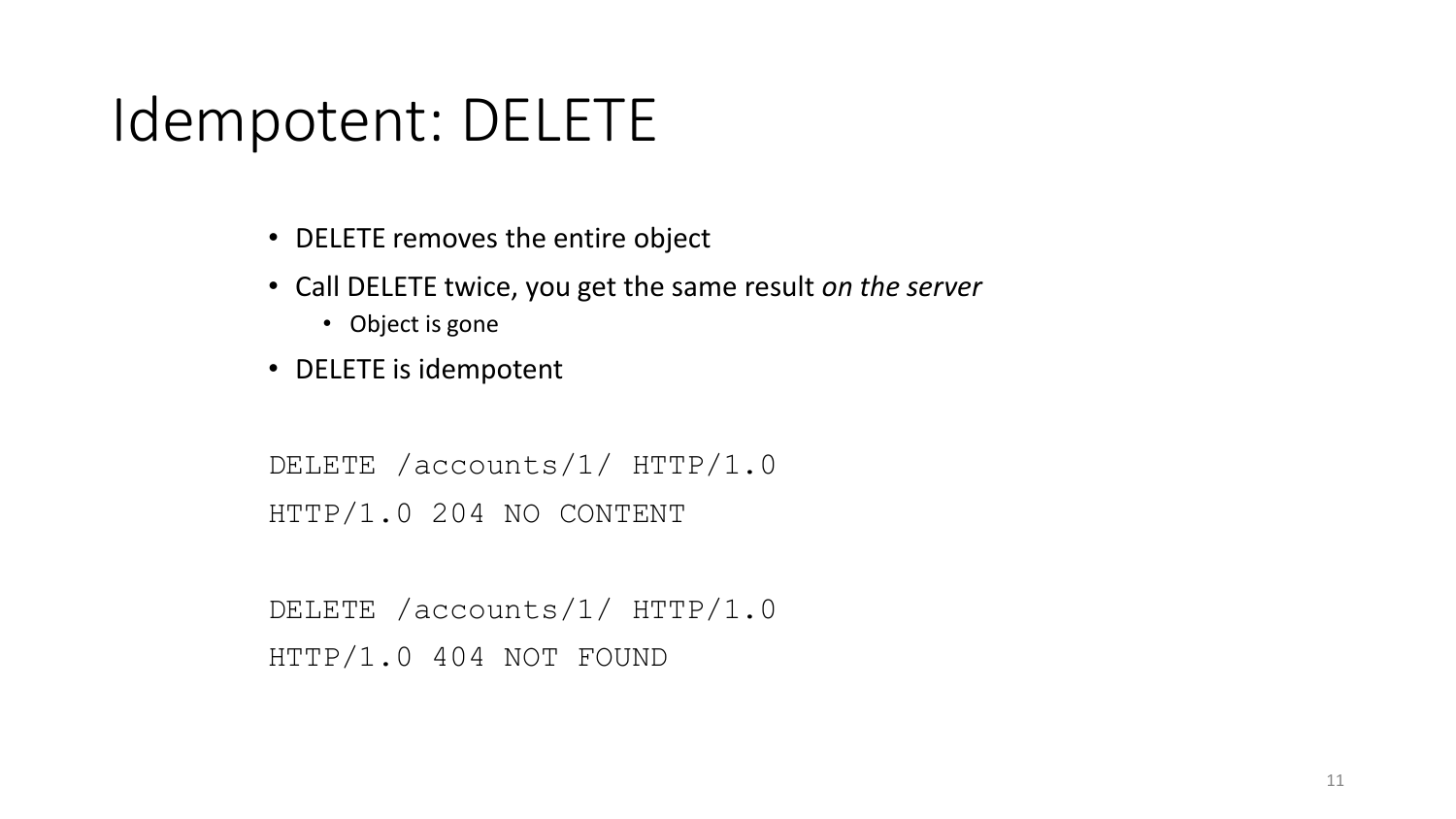### Idempotent: PUT

#### • PUT replaces the entire object

- Call PUT twice, you get the same result on the server
- PUT is idempotent

```
PUT /accounts/1/ HTTP/1.0
{
  "name": "Timmy Berners-Lee",
  "locked": False,
}
HTTP/1.0 200 OK
{
 "name": "Timmy Berners-Lee",
  "locked": False,
  "url": "/accounts/1/"
}
                                     PUT /accounts/1/ HTTP/1.0
                                     {
                                       "name": "Timmy Berners-Lee",
                                       "locked": False,
                                     }
                                     HTTP/1.0 200 OK
                                     {
                                       "name": "Timmy Berners-Lee",
                                       "locked": False,
                                       "url": "/accounts/1/"
                                     }
```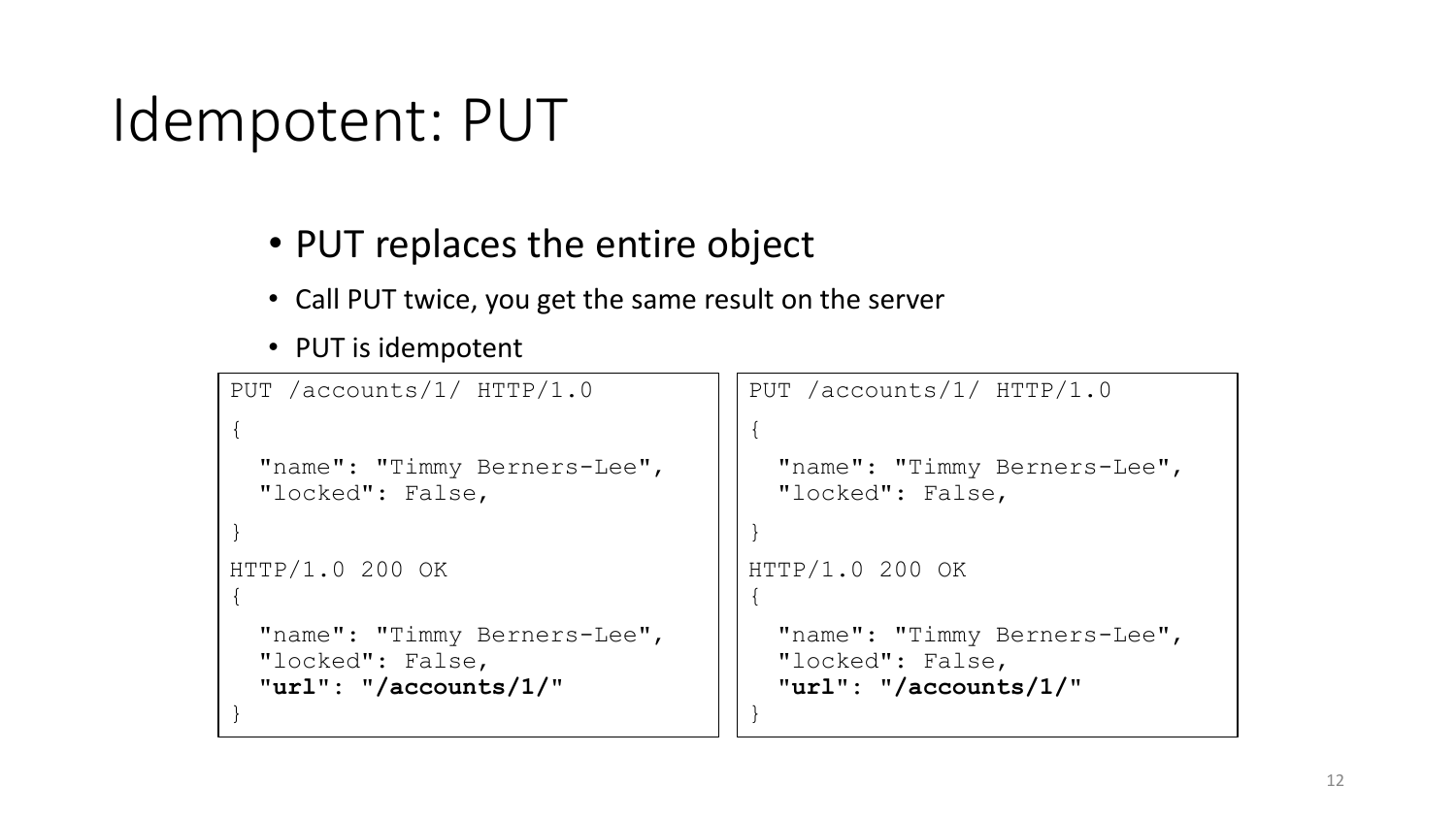#### Review: REST APIs

- REST APIs use HTTP as a communication protocol
	- "verbs" consist of HTTP request methods
	- GET POST DELETE PATCH PUT
- GET is **safe** and **idempotent**
- POST is **unsafe** and **not idempotent**
- DELETE is **unsafe** but **idempotent**
- Curl is invaluable for checking results of API calls!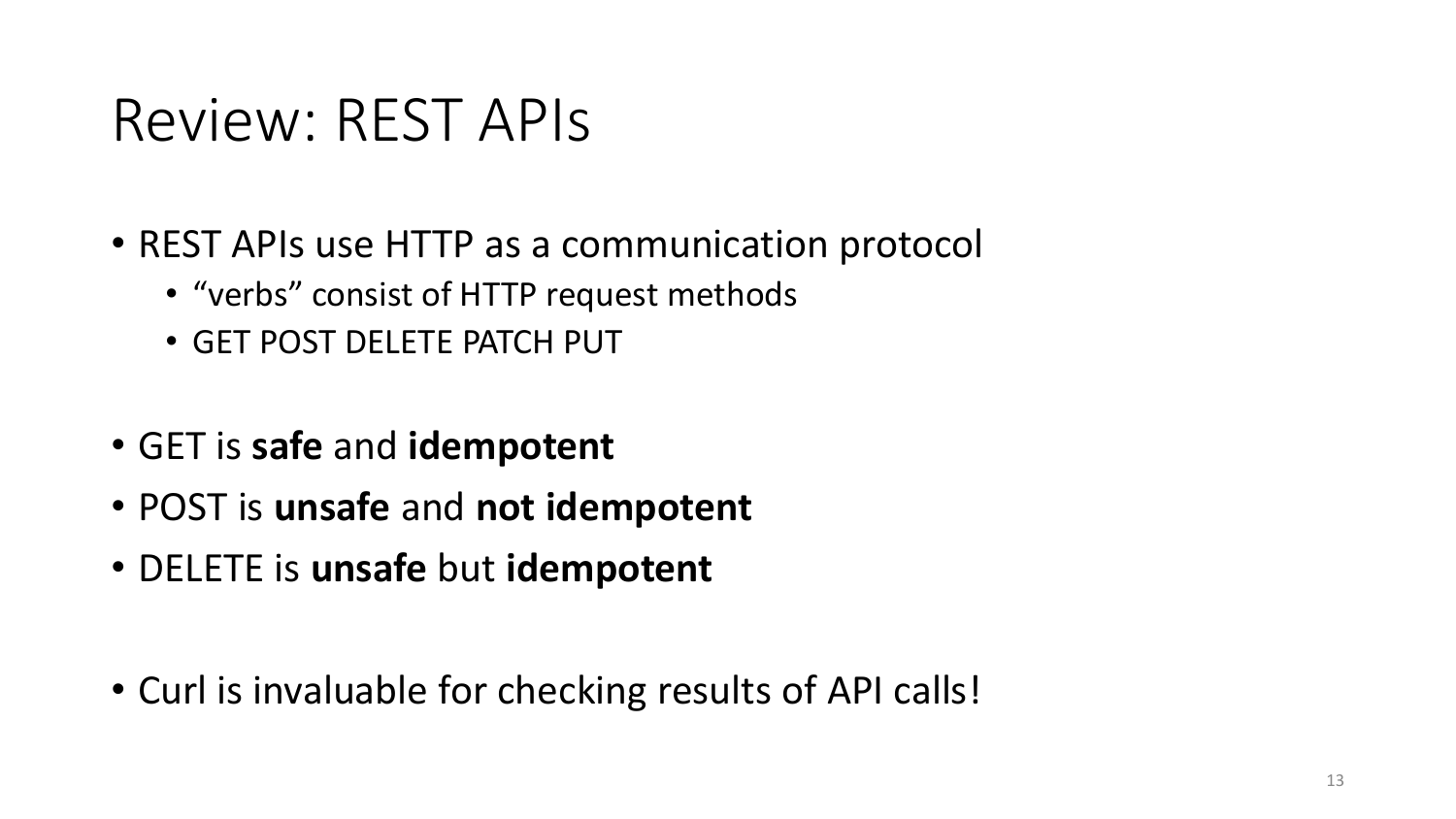# One Slide Summary: JavaScript (Part 1)

- JavaScript is a **dynamically typed, multi-paradigm** programming language
- JavaScript is a **weird language**
	- Functional language with imperative and object-oriented features
- We use JS to add dynamic behavior on the client in Web Services
- JavaScript is based around events and asynchronous behavior
	- onClick, setTimeout, onSuccess, etc.
	- Lots of anonymous functions…
		- onclick = function() { function cb1() { alert('hello'); }; setTimeout(cb1, 1000); }
- JavaScript **Objects** are created with Constructor functions
	- Objects are like **maps** from **property name** to **value** (i.e., field name or method)
	- JS allows modification of objects via **Prototypes**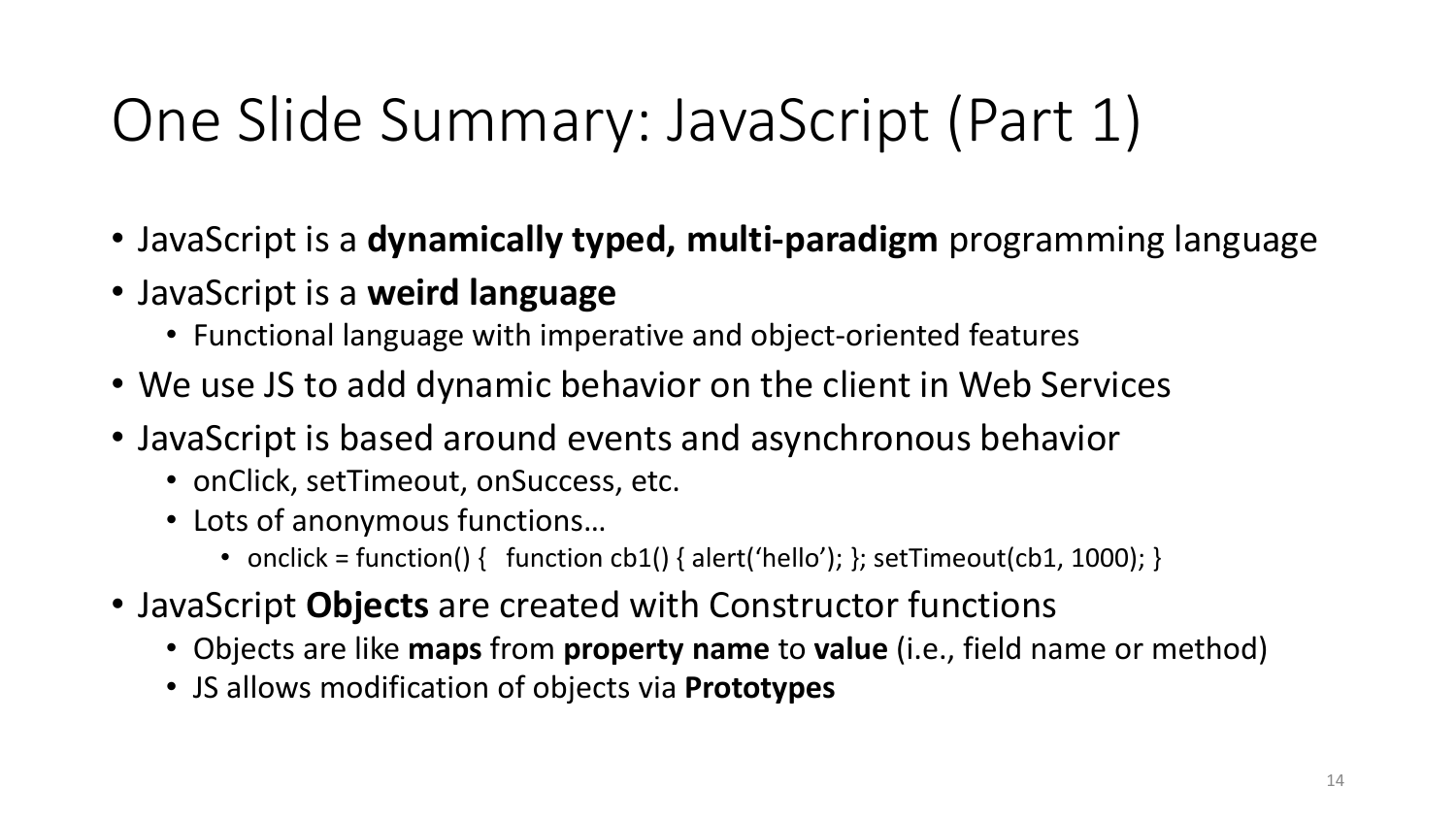#### **Outline**

- Review: safety and idempotency
- **Intro to JavaScript**
- Prototypes
- Event-Driven Programming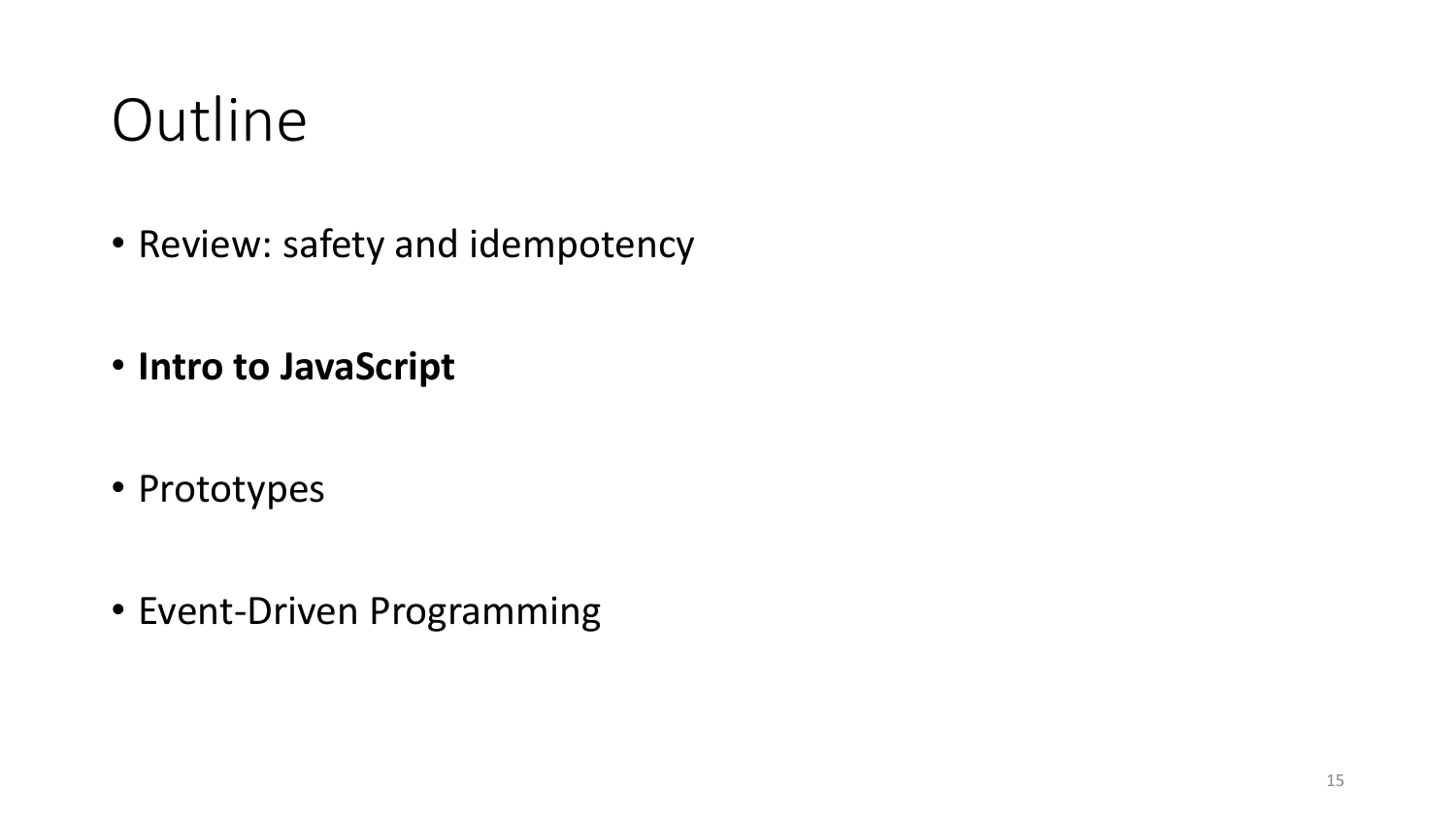#### JavaScript

- "Python with C++ syntax"
- With more design flaws
- "Only" programming language that web browsers support for clientside dynamic pages
	- Basically, we're stuck with it

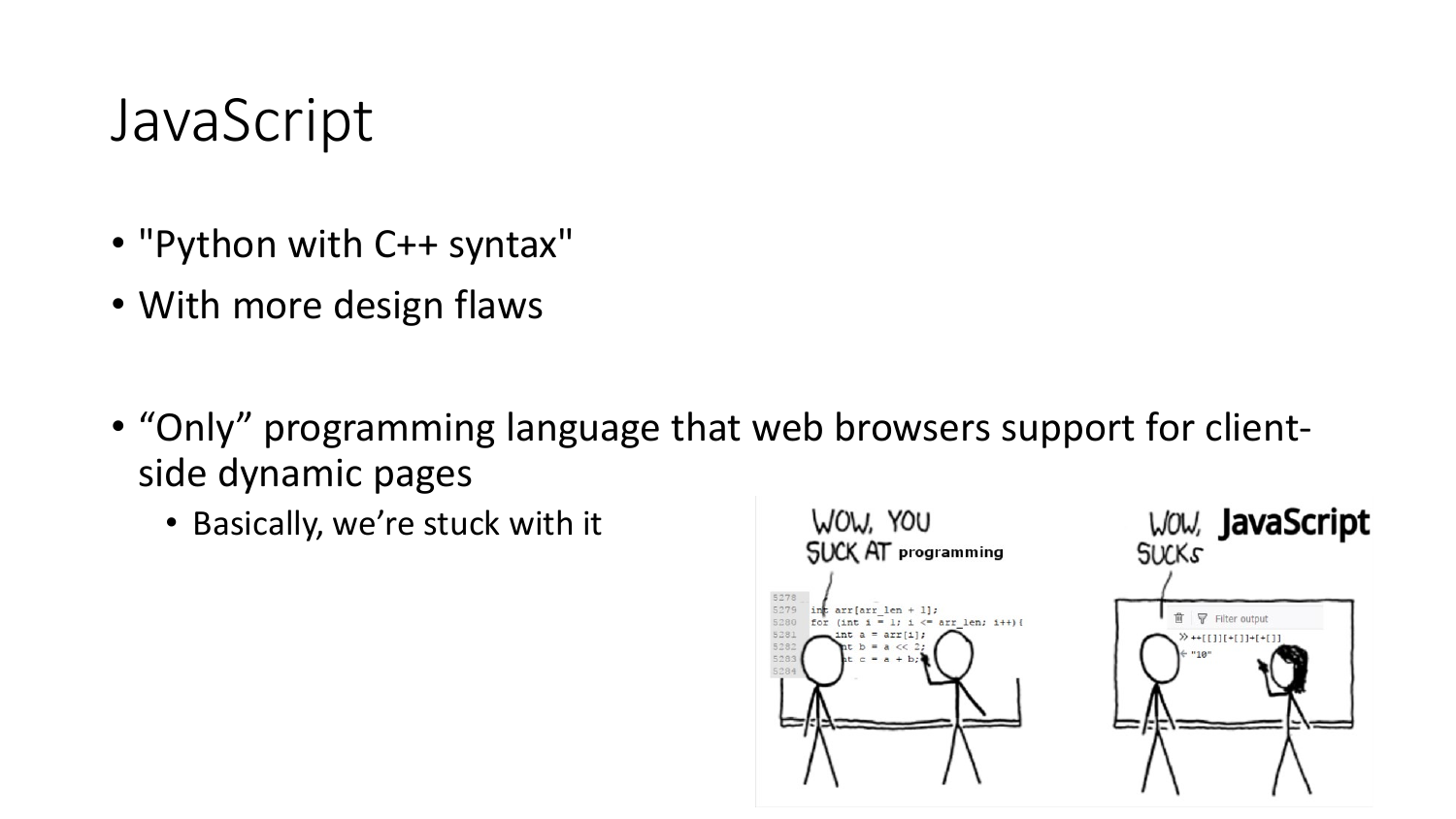#### Review: server-side dynamic content

- What can't we do with server-side dynamic pages?
- Examples from P2:
	- Add comment without a page reload
	- Add like without a page reload
	- Delete without a page reload
	- Infinite scroll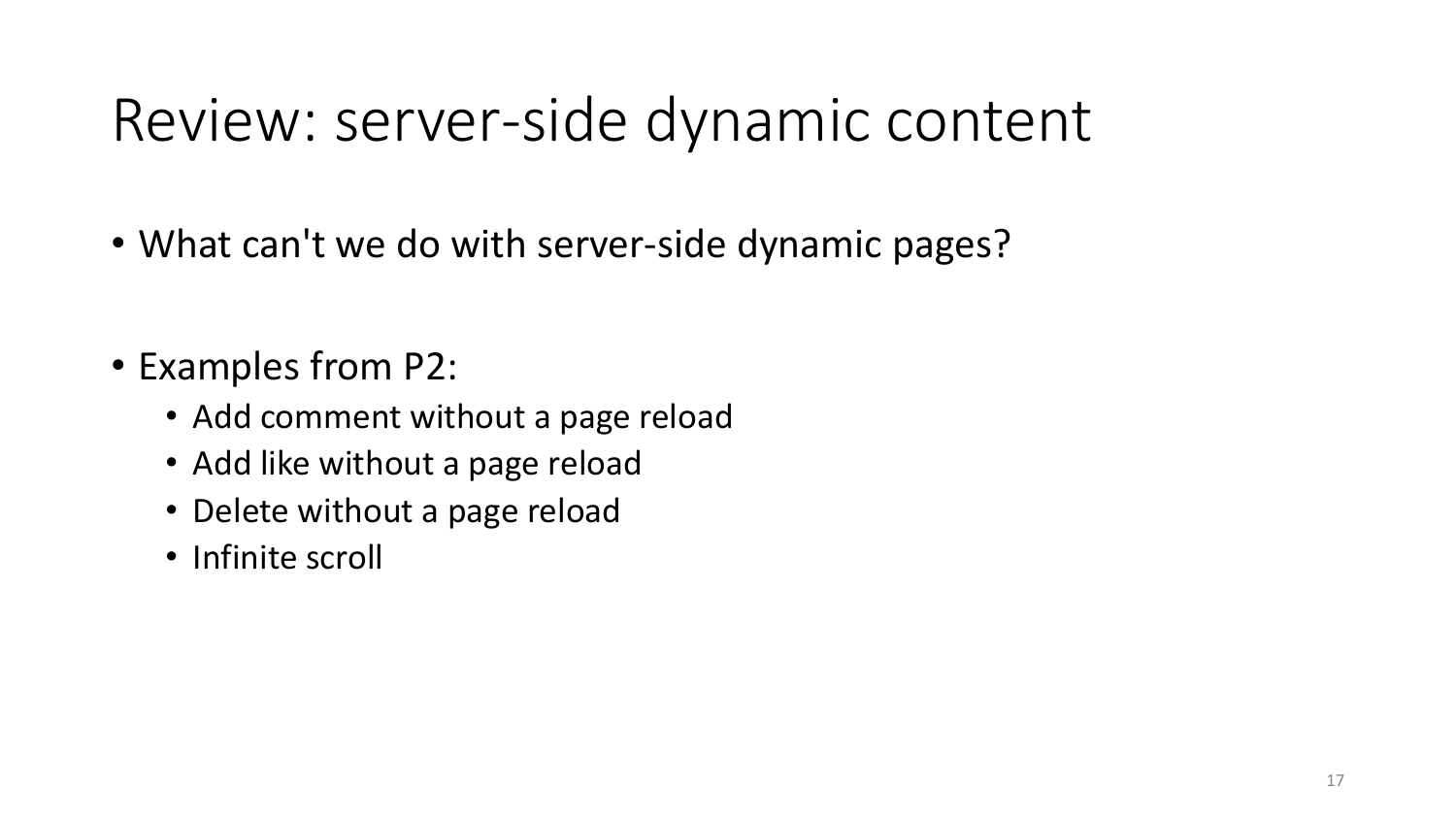#### Other uses of JavaScript





**JavaScript Developers** 

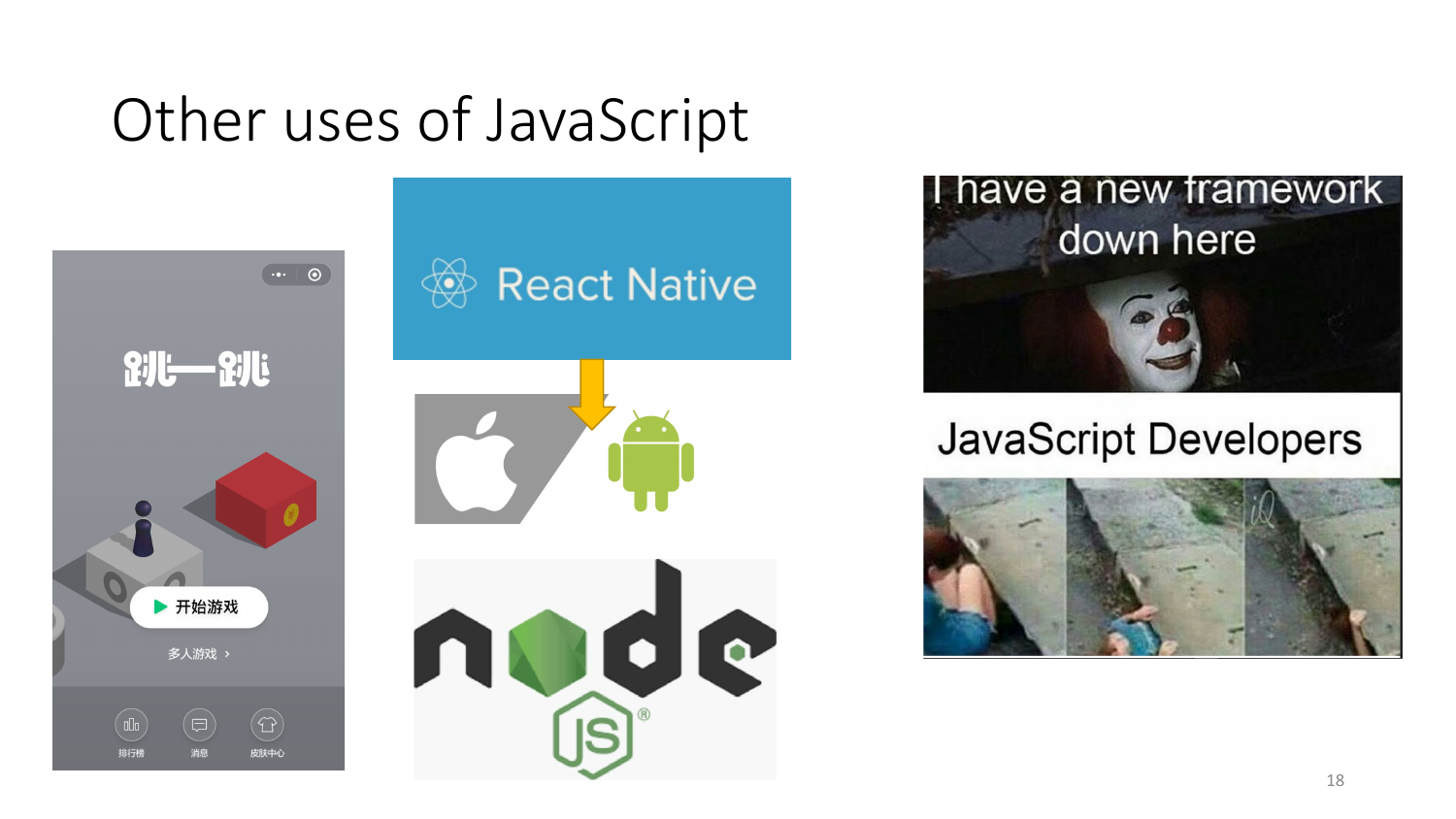#### JavaScript Example in HTML

 $<$ html $>$ 

<body>

<p onClick="alert('Hello');">Click me</p>  $p$  onMouseOver=" $x = x + 1$ ; alert('You have moused over ' + x + ' times!';">MouseOver me</p> </body> </html>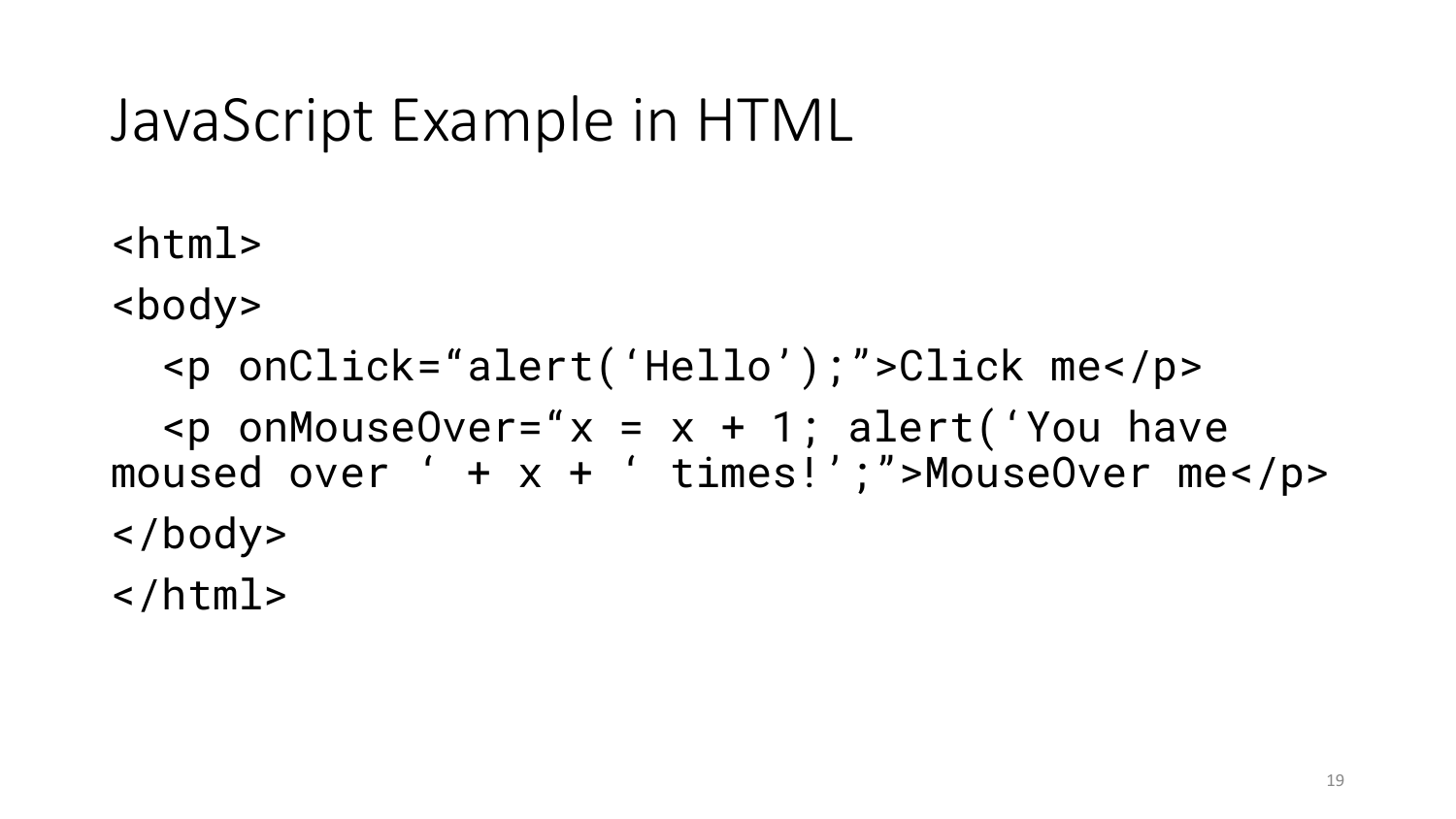#### More Dank JS Examples

• Could use make a client-side dynamic page that counts words in a user input?

Spit some dope lyrics: hello the quick the

#### **CLICK**

Analysis:

- $\bullet$  hello: 1
- $\bullet$  the: 2
- $\bullet$  quick: 1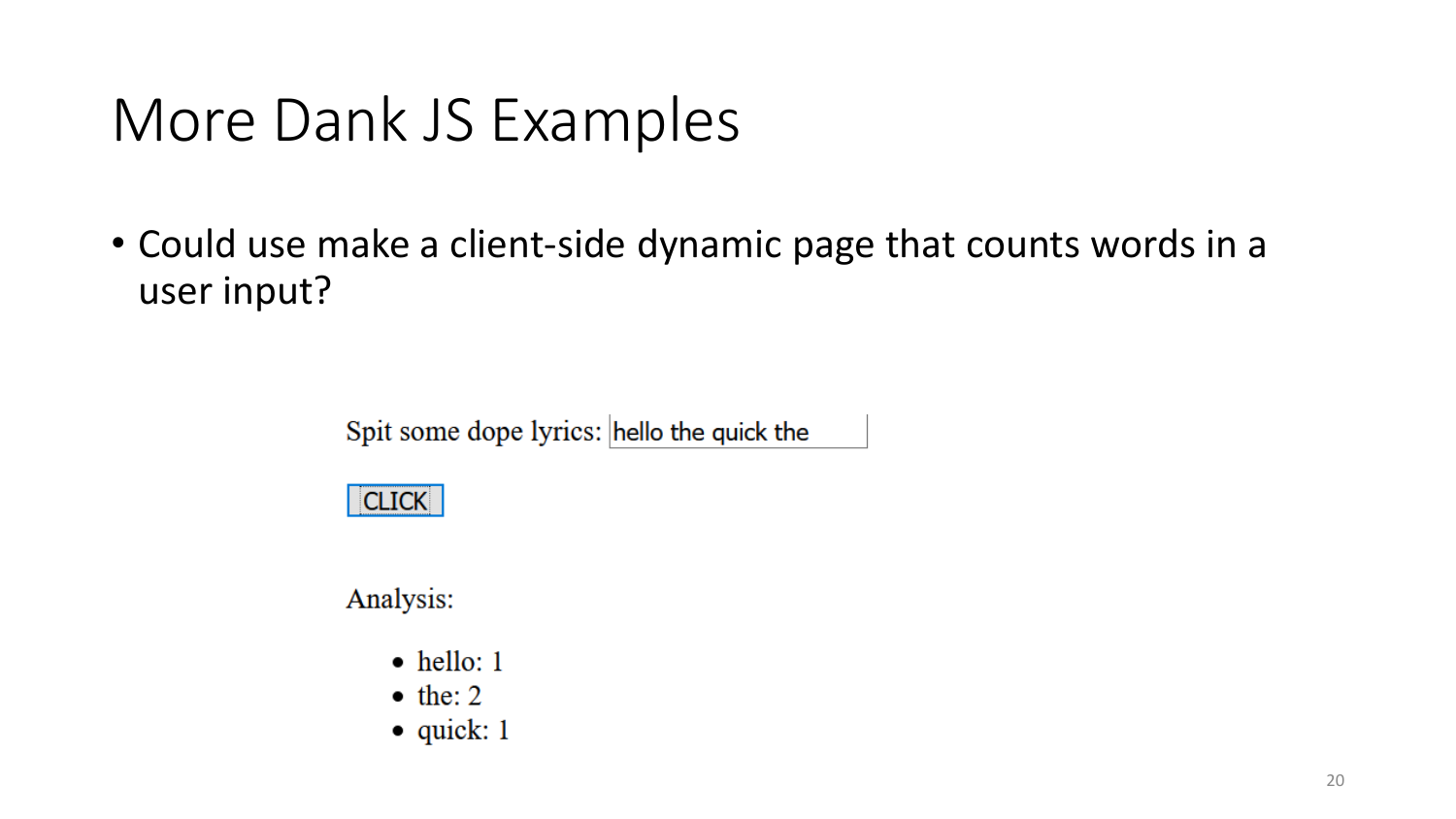#### JavaScript Concept: References

- Operations in JavaScript work with **references to objects** in memory or **values of primitives** in memory
- A JavaScript reference is like a C/C++ pointer
- Assignment of objects means **copying** the **pointer**

```
> let course = { name: 'Web Systems', num: 485 };
undefined
> eecs485 = course;
{ name: 'Web Systems', num: 485 }
> eecs485.name = 'Web';
'Web'
> eecs485
{ name: 'Web', num: 485 }
> course
{ name: 'Web', num: 485 }
```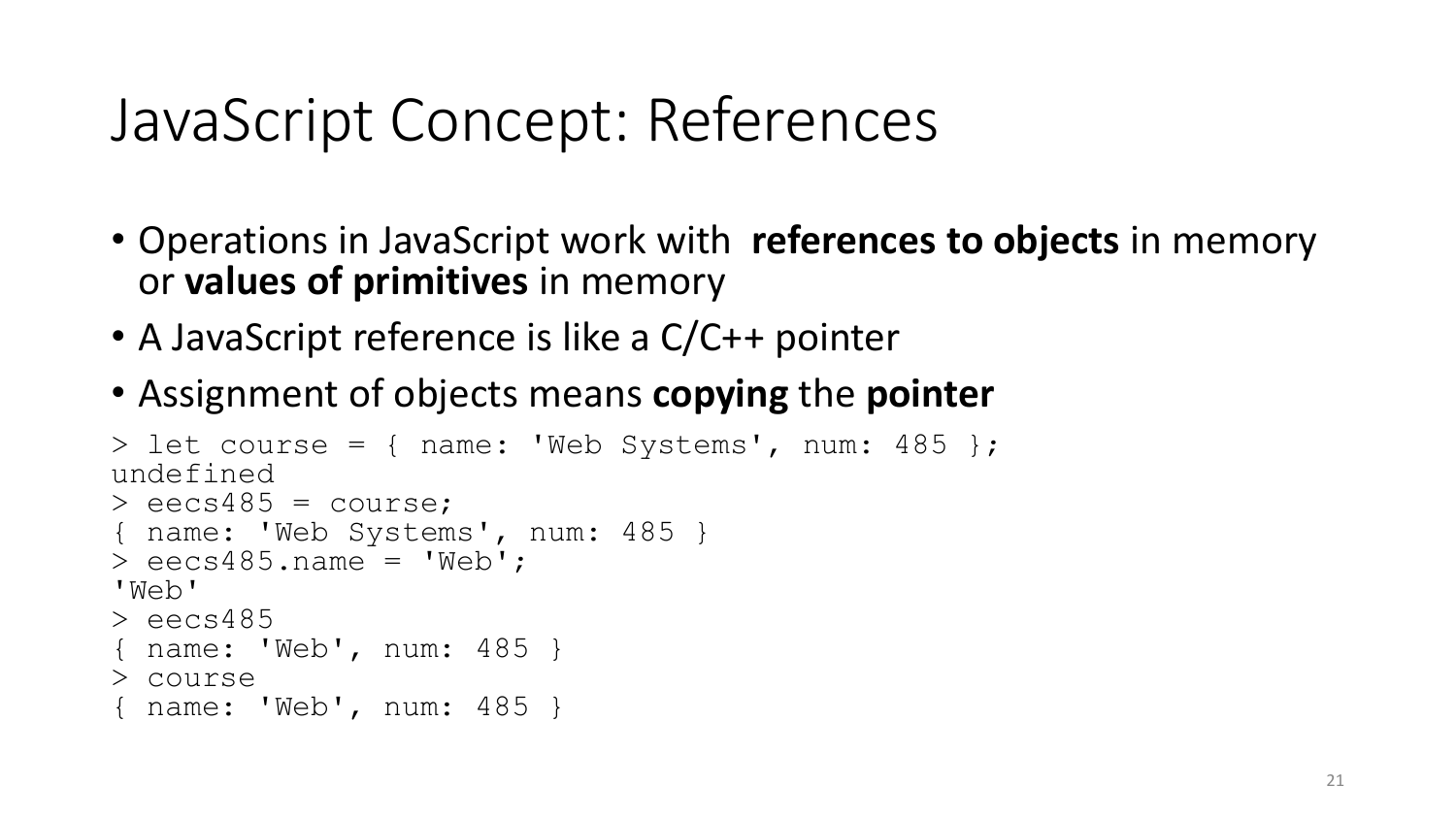#### JavaScript Concept: Object allocation

• Objects are allocated automatically on assignment in a heap

```
> let n = 123; \frac{1}{2} allocates memory for a number
> let s = 'eecs485'; // allocates memory for a string
> let o = \{a: 1, b: null\}; // allocates memory for
                            // object, contained values
```
- Objects are deallocated automatically
	- Garbage collection
	- Combination of reference counting and cycle detection
- Objects are **prototype-based** (more slides later)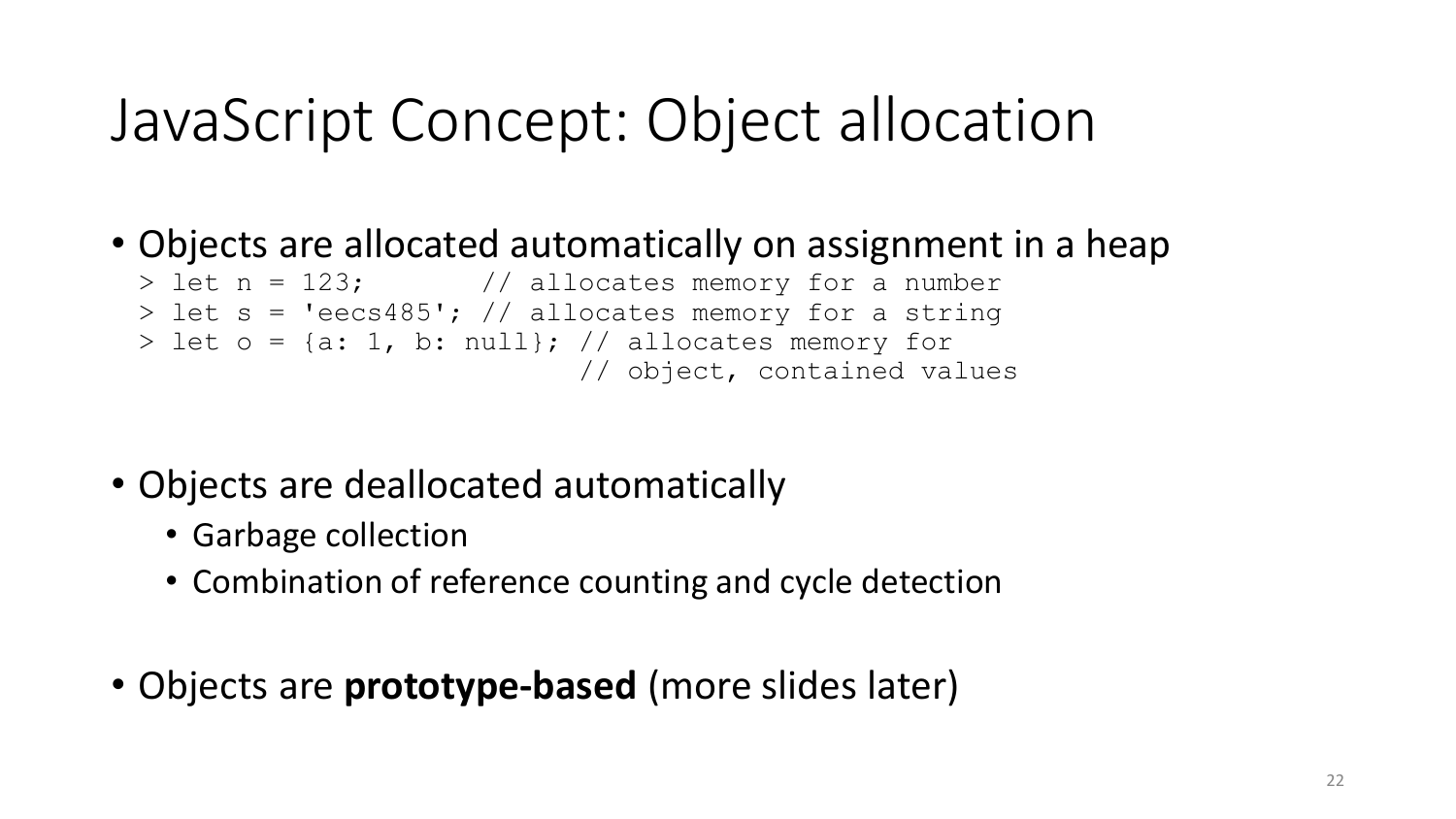#### JavaScript concept: functions

#### • JavaScript functions start a new scope

```
> function increment(x) {
    return x + 1;
}
> increment(5)
6
```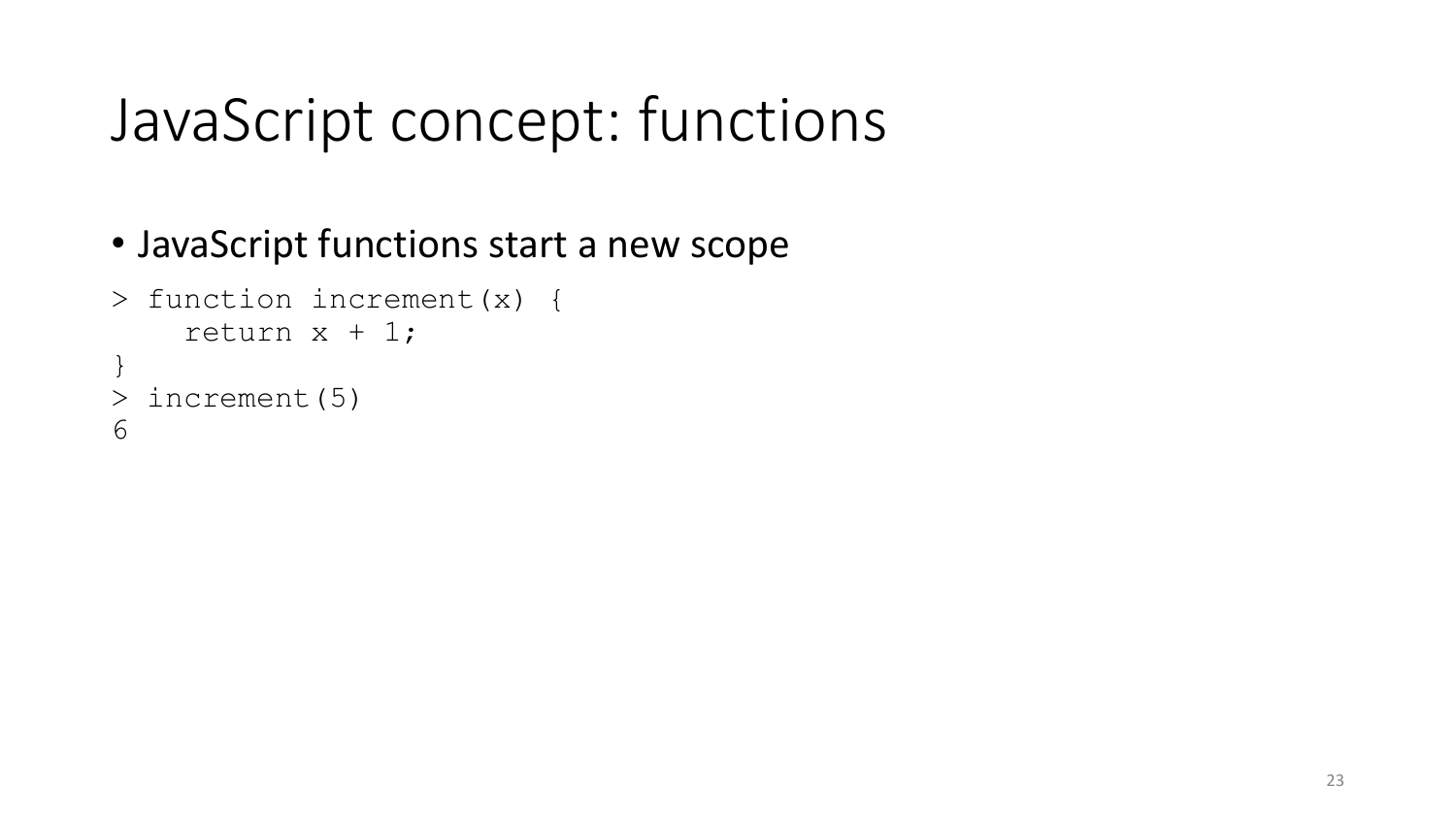#### JavaScript concept: functions

- JavaScript functions are callable objects bound to a name
- JavaScript functions are garbage collected
- JavaScript functions execute in an *activation record*
- Activation records are also garbage collected

```
> function increment(x) {
    return x + 1;
}
 increment(5)
6
> let fn = increment
> fn(5)
6
```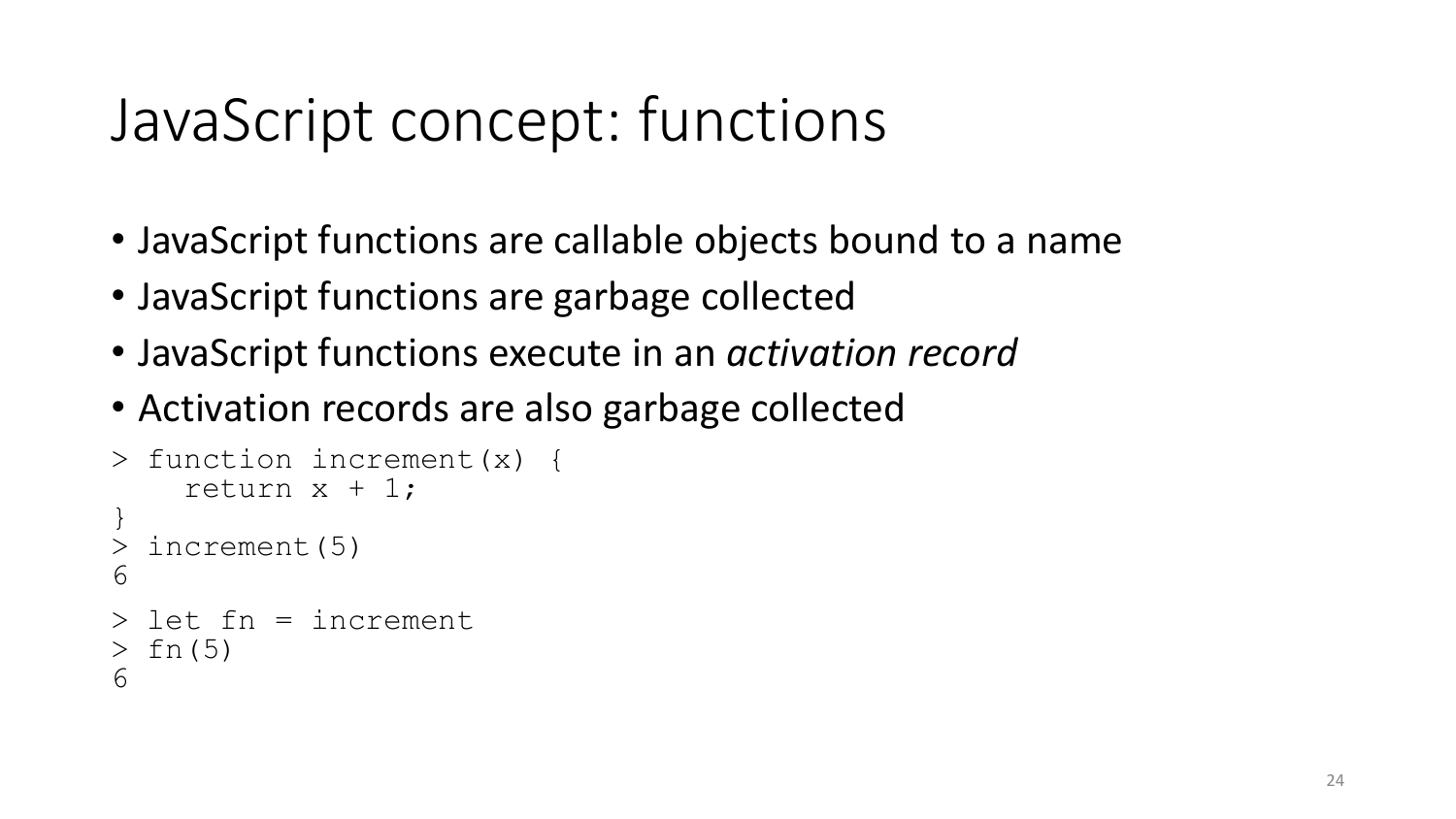#### Console

- Way to log things you don't need users to see
- Visible in browser developer tools

|                                      |       |                                                      |                                                           |                                                                                                |                          |                                               |                   |                                                                                                                                                                                                                          | $\bigoplus$ Inspector $\bigotimes$ Console $\bigoplus$ Debugger $\uparrow\downarrow$ Network $\{ \}$ Style Editor $\bigcirc$ Performance |
|--------------------------------------|-------|------------------------------------------------------|-----------------------------------------------------------|------------------------------------------------------------------------------------------------|--------------------------|-----------------------------------------------|-------------------|--------------------------------------------------------------------------------------------------------------------------------------------------------------------------------------------------------------------------|------------------------------------------------------------------------------------------------------------------------------------------|
| 而                                    |       | <b></b> ™ Filter Output                              |                                                           |                                                                                                |                          |                                               |                   |                                                                                                                                                                                                                          |                                                                                                                                          |
|                                      |       |                                                      |                                                           |                                                                                                |                          |                                               |                   |                                                                                                                                                                                                                          | A This page uses the non standard property "zoom". Consider using calc() in the relevant prop                                            |
| onmozfullscreenchange is deprecated. |       |                                                      |                                                           |                                                                                                |                          |                                               |                   |                                                                                                                                                                                                                          |                                                                                                                                          |
|                                      | Y88h. | .d8888b. 888<br>dssp yssh sss<br>"Y888b.<br>"Y8888P" | 888<br>"YRRh. RRR<br>"888 888<br>Y88b d88P Y88b.<br>"Y888 | 888888 .d88b, 88888b,<br>d88""88b 888 "88b<br>888 888 888<br>Y8888P 888 d88P<br>"Y88P" 88888P" | 888<br>888<br>888<br>888 | 888<br>888<br>888<br>888<br>888<br>Y8P<br>888 | Facebook account. | This is a browser feature intended for<br>developers. If someone told you to copy-paste<br>something here to enable a Facebook feature<br>or "hack" someone's account, it is a<br>scam and will give them access to your |                                                                                                                                          |

See https://www.facebook.com/selfxss for more information.

A Use of Mutation Events is deprecated. Use MutationObserver instead.

|                |                          |  |  | ■ 中 Inspector D Console D Debugger 1↓ Network {} Style Editor の Performance 1 S Memory 日 Storage 市 Accessibility 音 What's New B                              |  |  |  |
|----------------|--------------------------|--|--|--------------------------------------------------------------------------------------------------------------------------------------------------------------|--|--|--|
|                | <b>而</b> マ Filter Output |  |  |                                                                                                                                                              |  |  |  |
|                |                          |  |  | A This page uses the non standard property "zoom". Consider using calc() in the relevant property values, or using "transform" along with "transform-origin: |  |  |  |
|                | $\gg$ 1+2                |  |  |                                                                                                                                                              |  |  |  |
| $\leftarrow$ 3 |                          |  |  |                                                                                                                                                              |  |  |  |
|                |                          |  |  |                                                                                                                                                              |  |  |  |
| $\leftarrow$ 3 |                          |  |  |                                                                                                                                                              |  |  |  |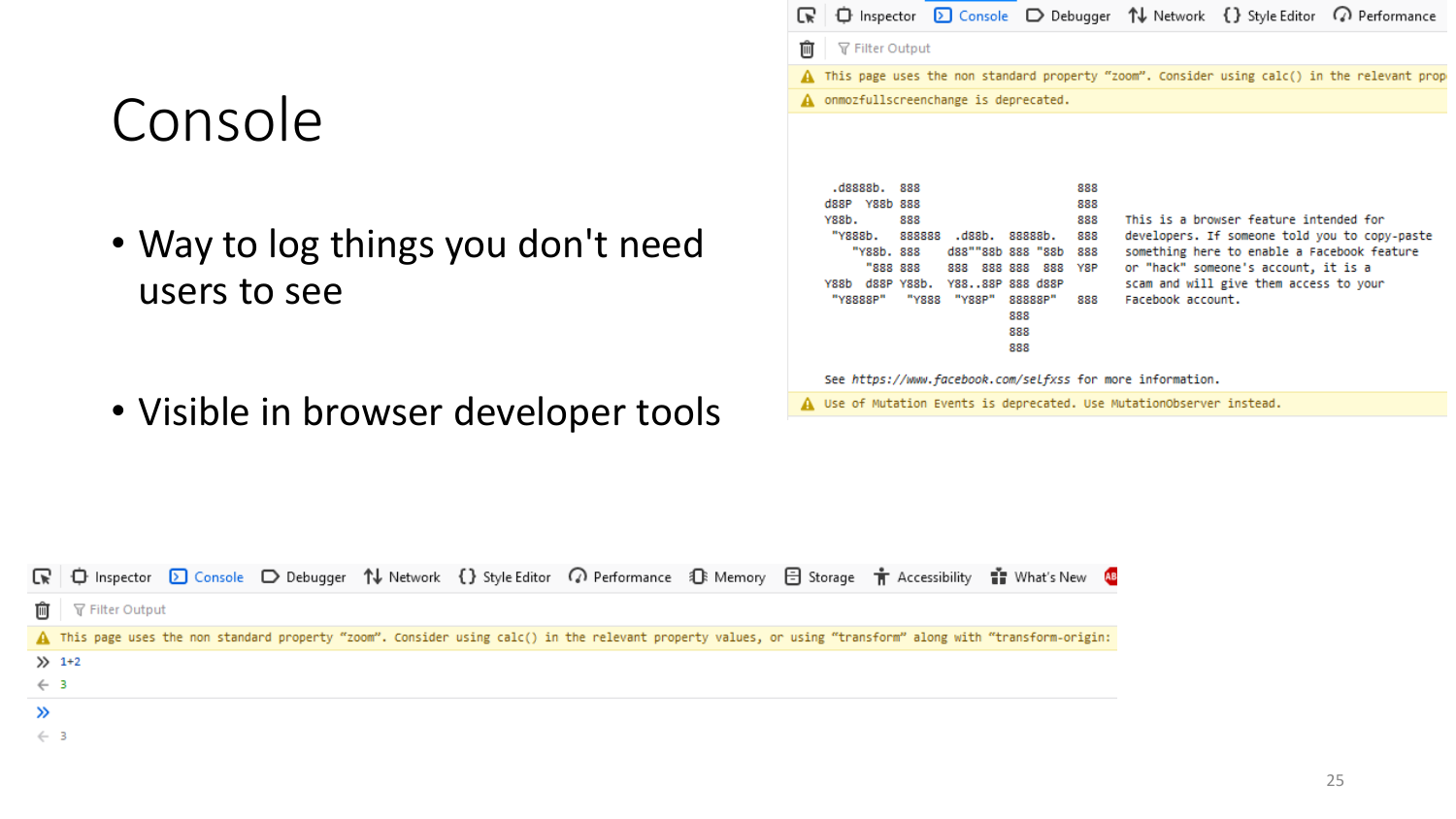#### **Outline**

- Review: safety and idempotency
- Intro to JavaScript
- **Prototypes**
- Event-Driven Programming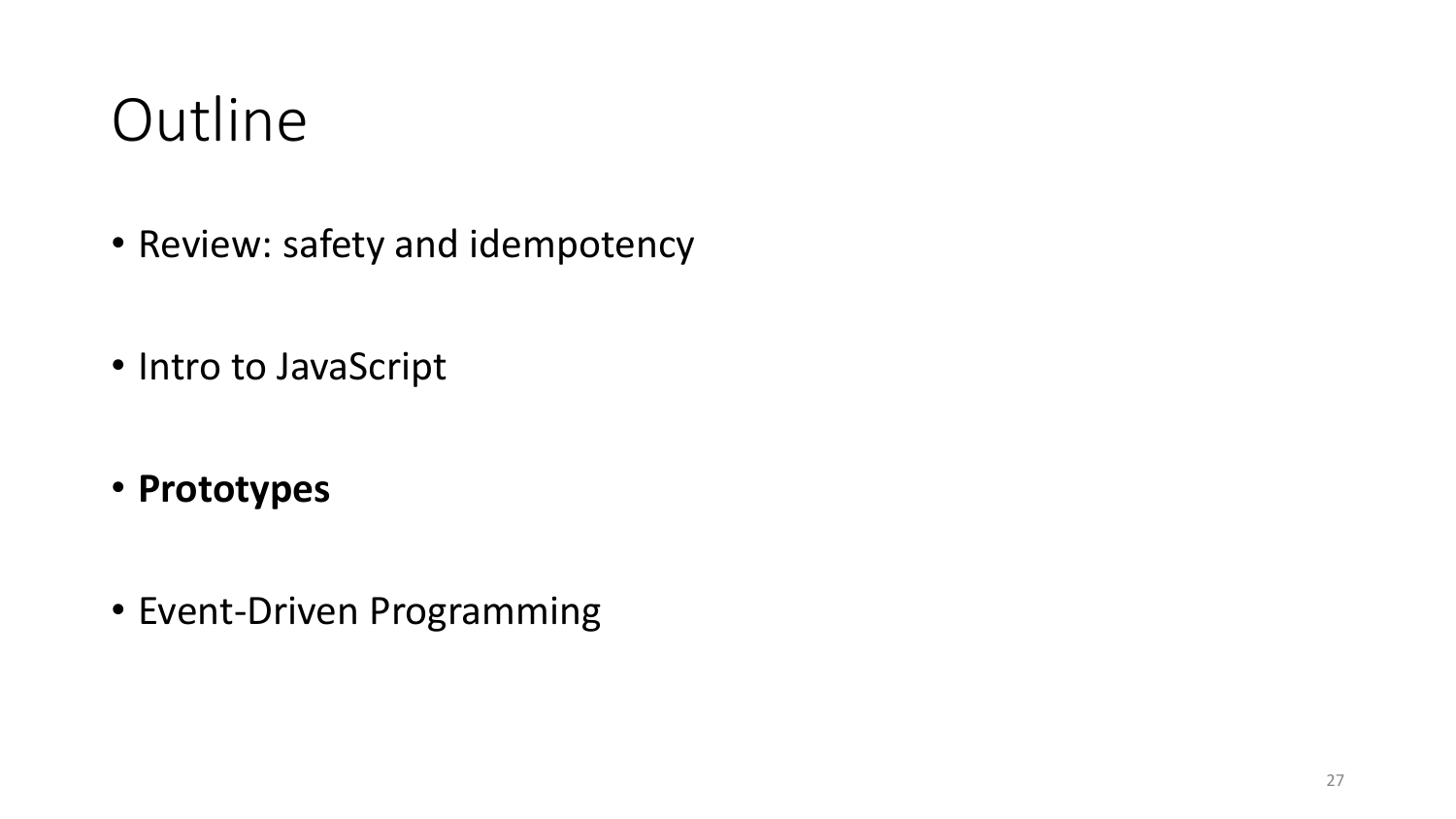#### Prototypes

- JavaScript is a "prototypical object-oriented language"
- *Objects* have *properties* and a *prototype*
- *Properties* are values associated with an object
- *Prototypes* are the mechanism by which JavaScript objects inherit features from one another
- In JavaScript, there is no distinction between instances and classes/types
	- Everything is an object
- For Java/C/Python programmers, prototypes feel very strange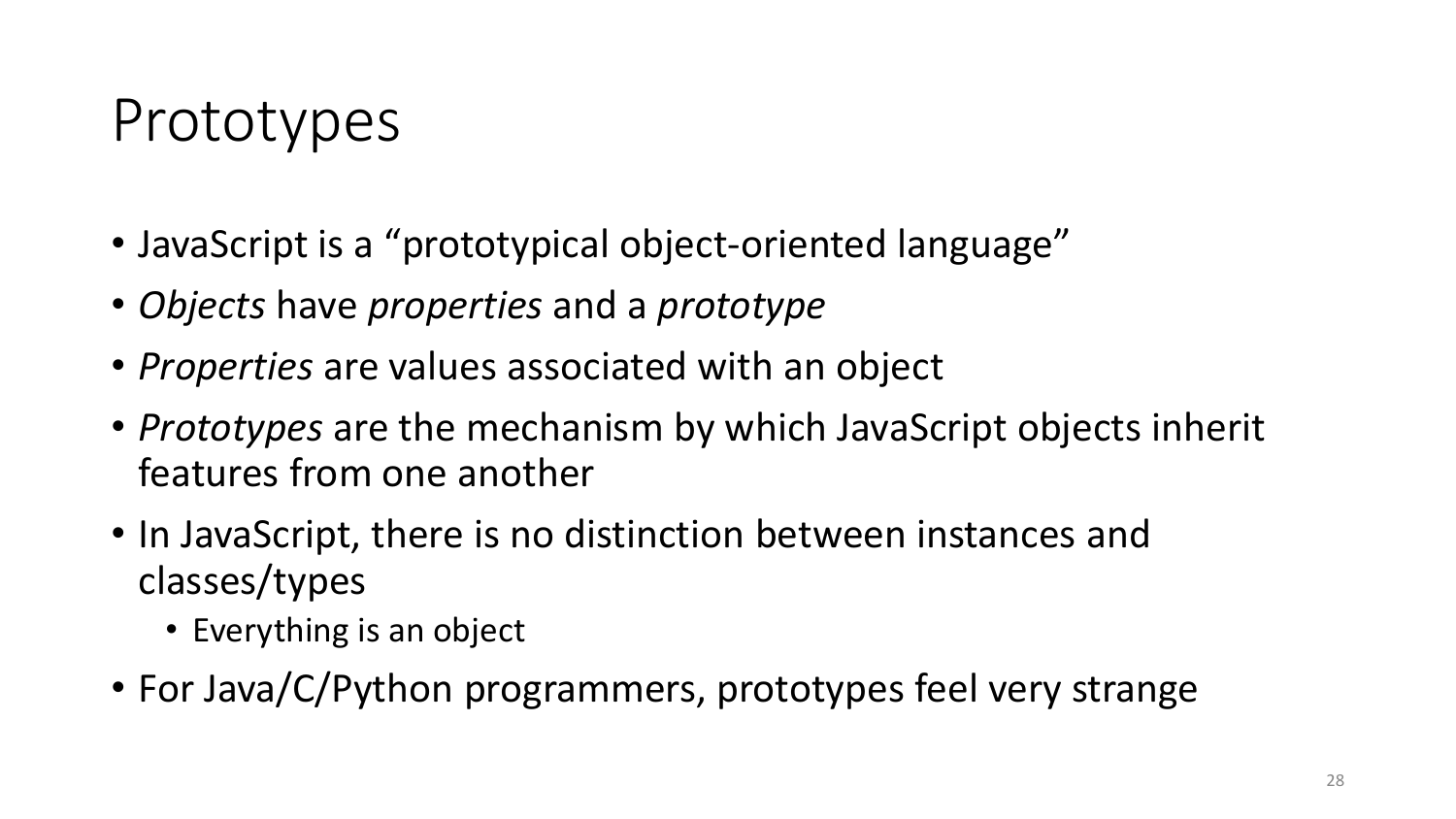#### Prototypes

- Every JS object has a *prototype attribute*
	- Akin to the object's "parent"
	- All objects inherit the properties and methods from their prototype
		- When resolving a reference, JS climbs prototype tree until name is found (or not)
	- The prototype is *another object*, not a superclass
	- Examine it via the proto attribute
	- CAREFUL (also: WEIRD): proto and prototype are not the same thing!

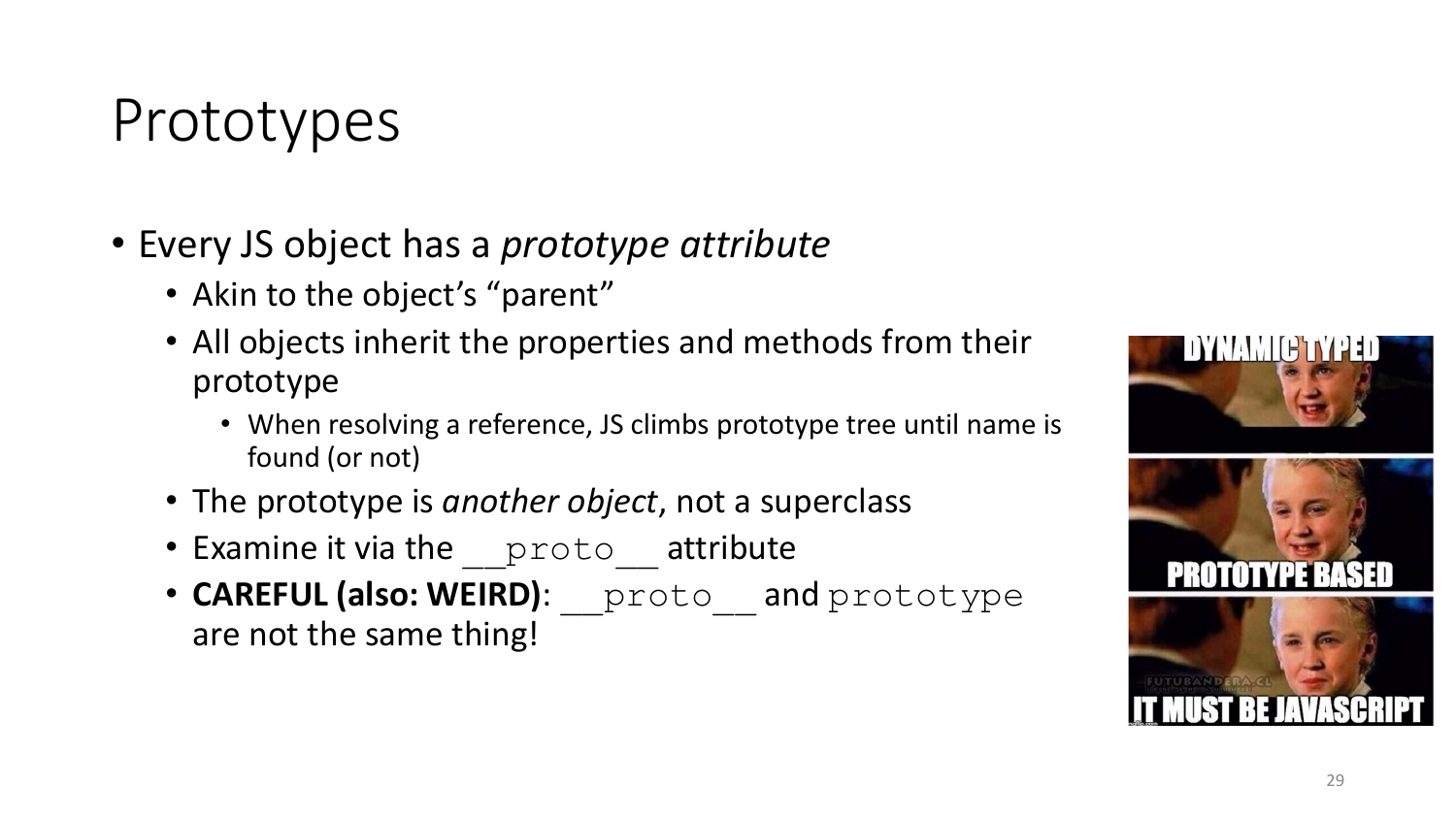```
Prototypes
Function Foo(val){
 this.y = val;
}
let b = new Foo(20);
let c = new Foo(30);
```


```
Foo.prototype.x = 10;
Foo.prototype.calculate = function (z) {
 return this.x + this.y + z;
}
console.log( b.calculate(30) );
console.log( c.calculate(40) );
```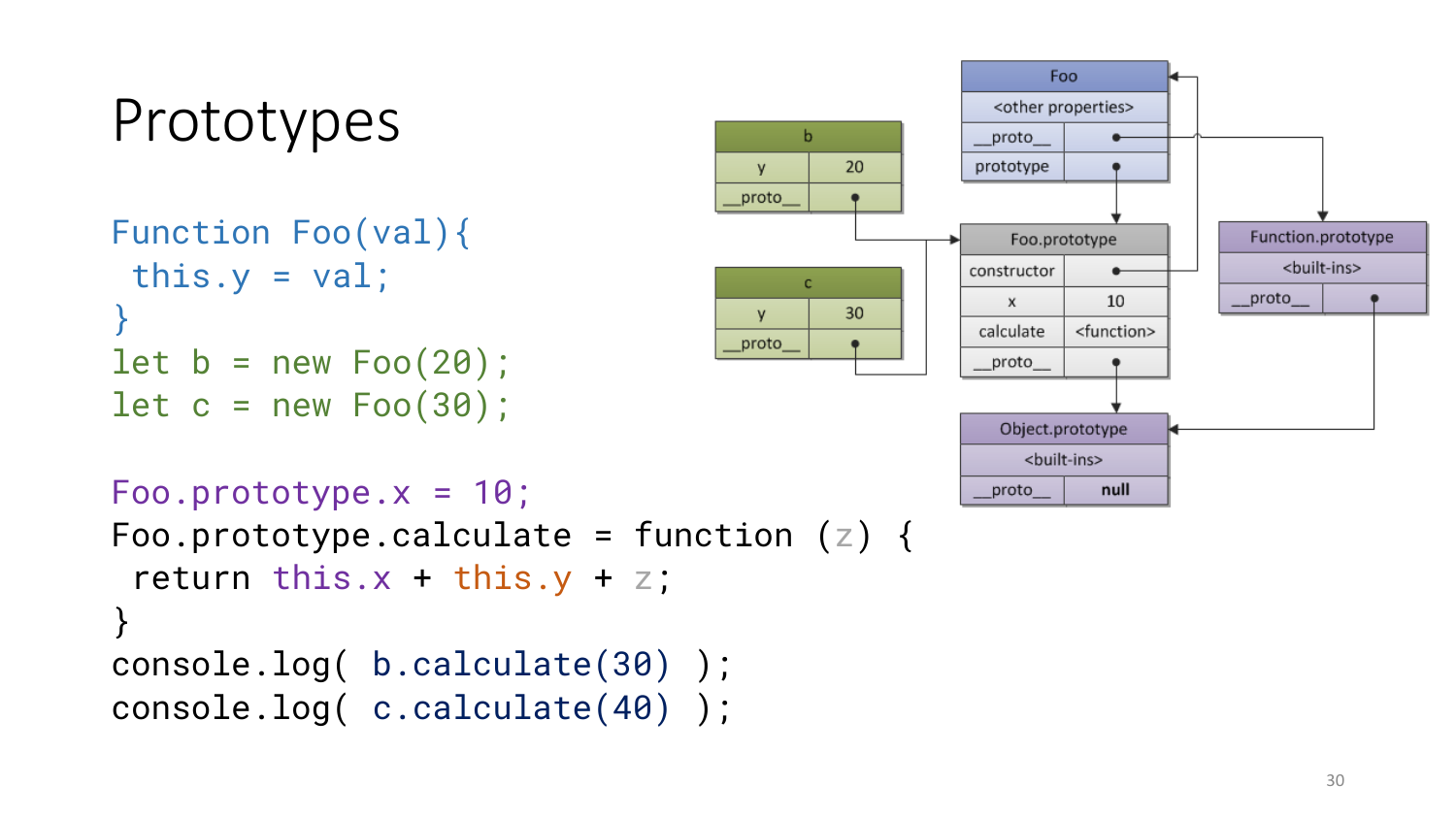

```
b1.pages = 100;Book.prototype.year = 2005;
```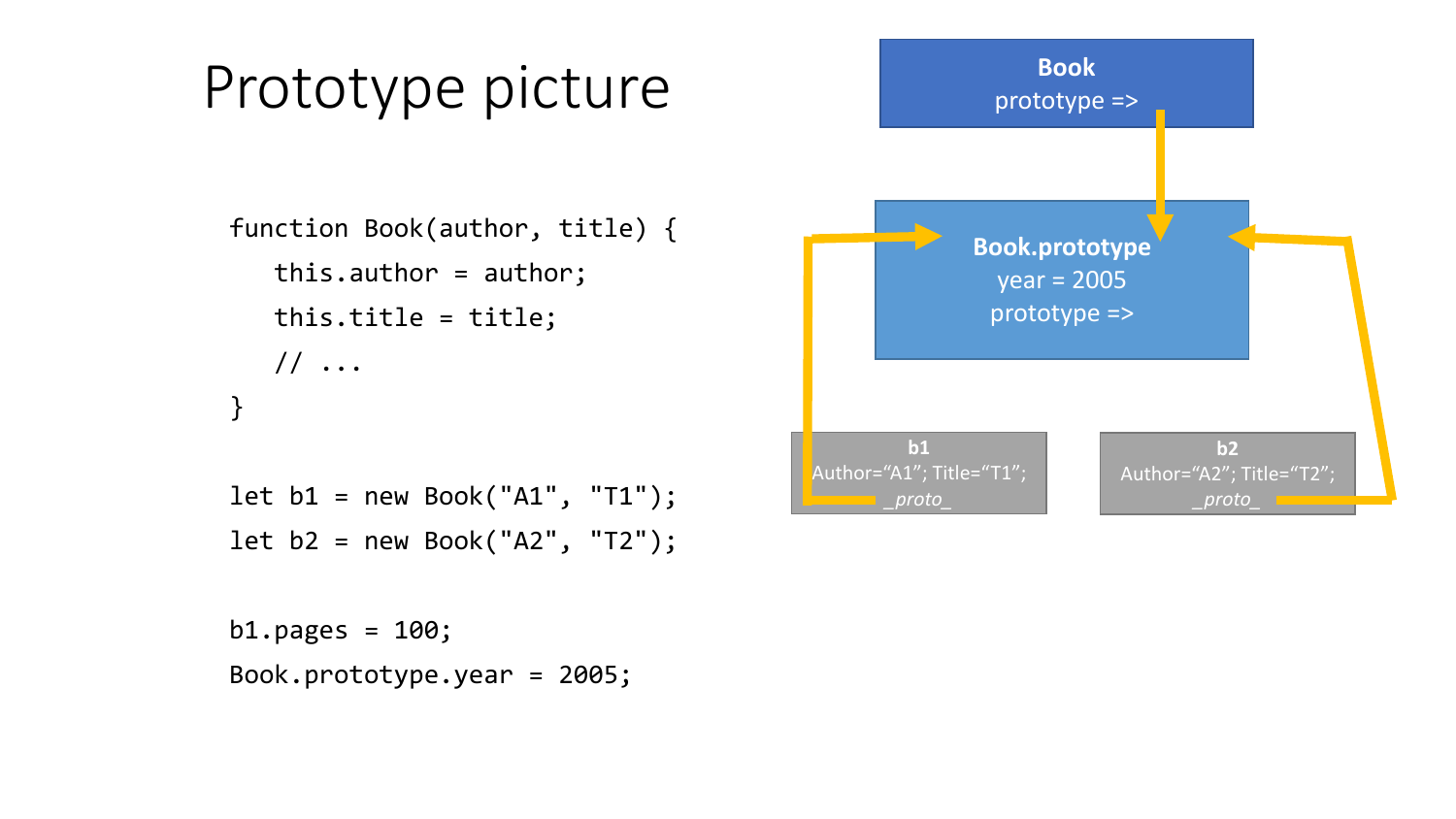#### **Outline**

- Review: safety and idempotency
- Intro to JavaScript
- Prototypes
- **Event-Driven Programming**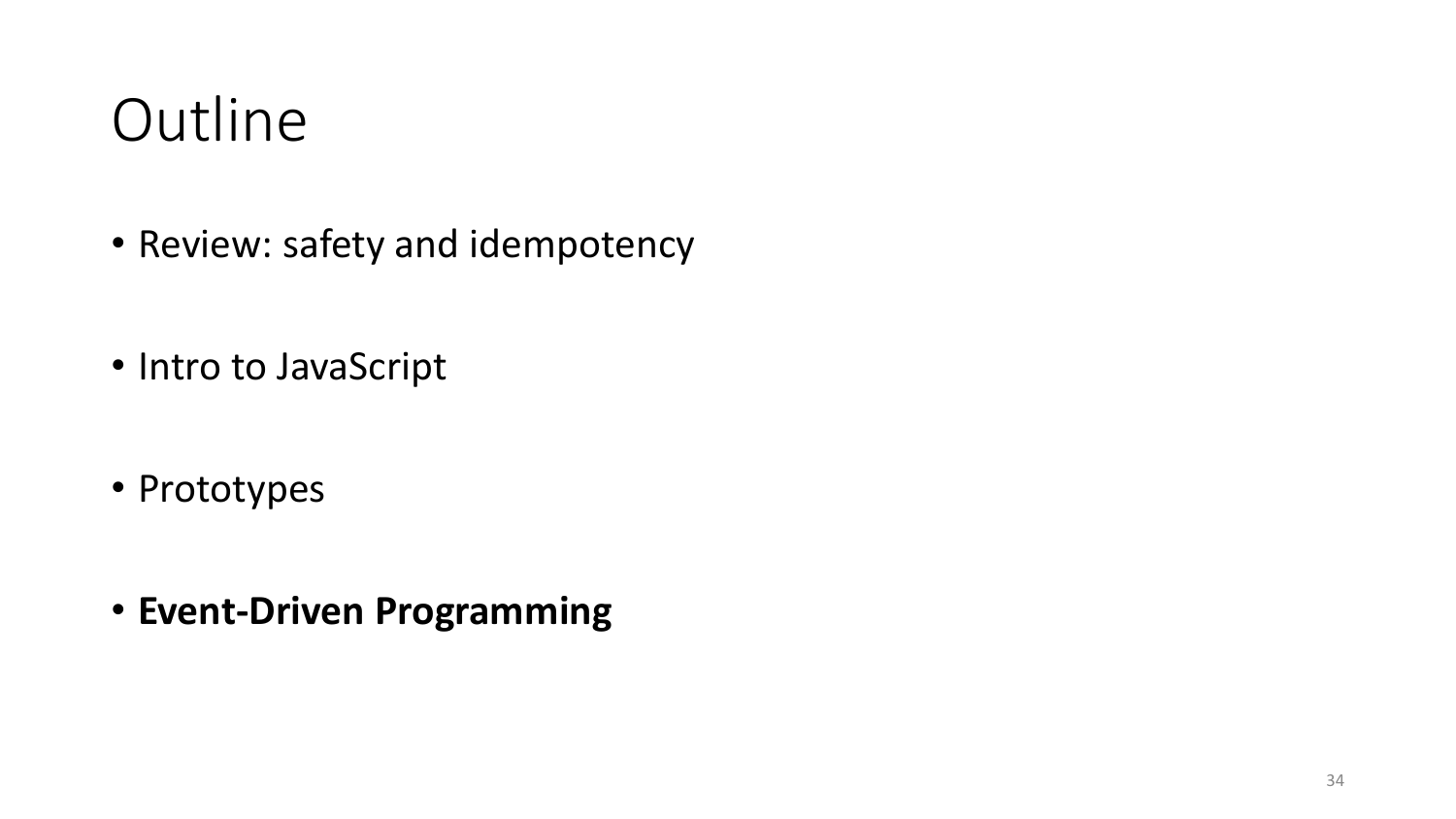#### Event-driven programming

- In event-driven programming, the flow of the program is determined by *events*
- A few examples of events built into the browser:
	- onclick: user clicks a button
	- onmouseover: The user moves the mouse over an HTML element
	- onkeydown: The user pushes a keyboard key
	- onload: The browser has finished loading the page
- Event-driven programming is useful for GUIs like web applications
	- Windows works like this too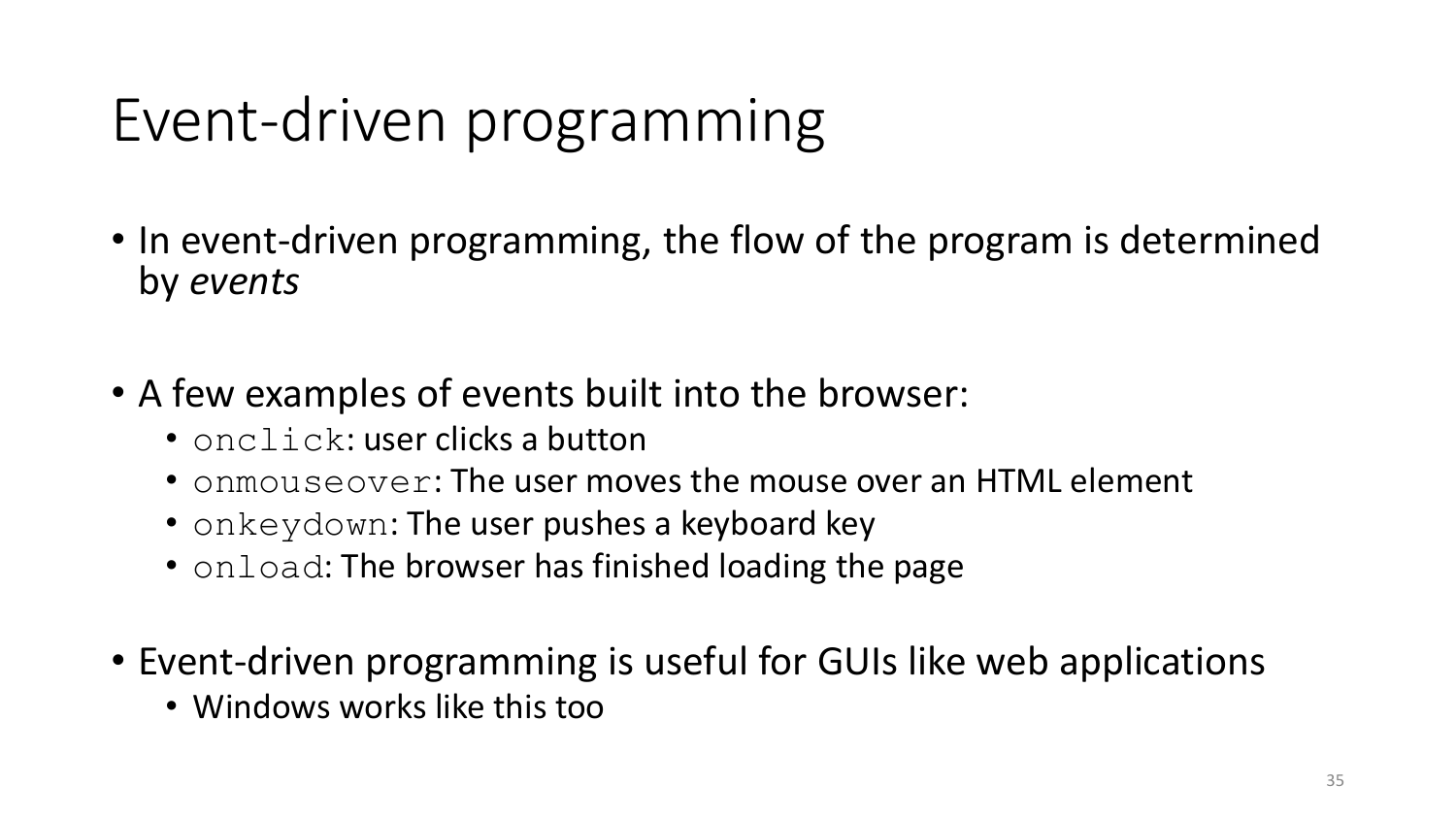#### Callback functions

- A main loop listens for events and triggers a *callback function*
- A callback function is just a normal function, waiting to be executed
	- Current example: hello() is a function that can be *called back* later

```
function hello() {
  document.getElementById("JSEntry").innerHTML =
    "Hello World!";
}
```
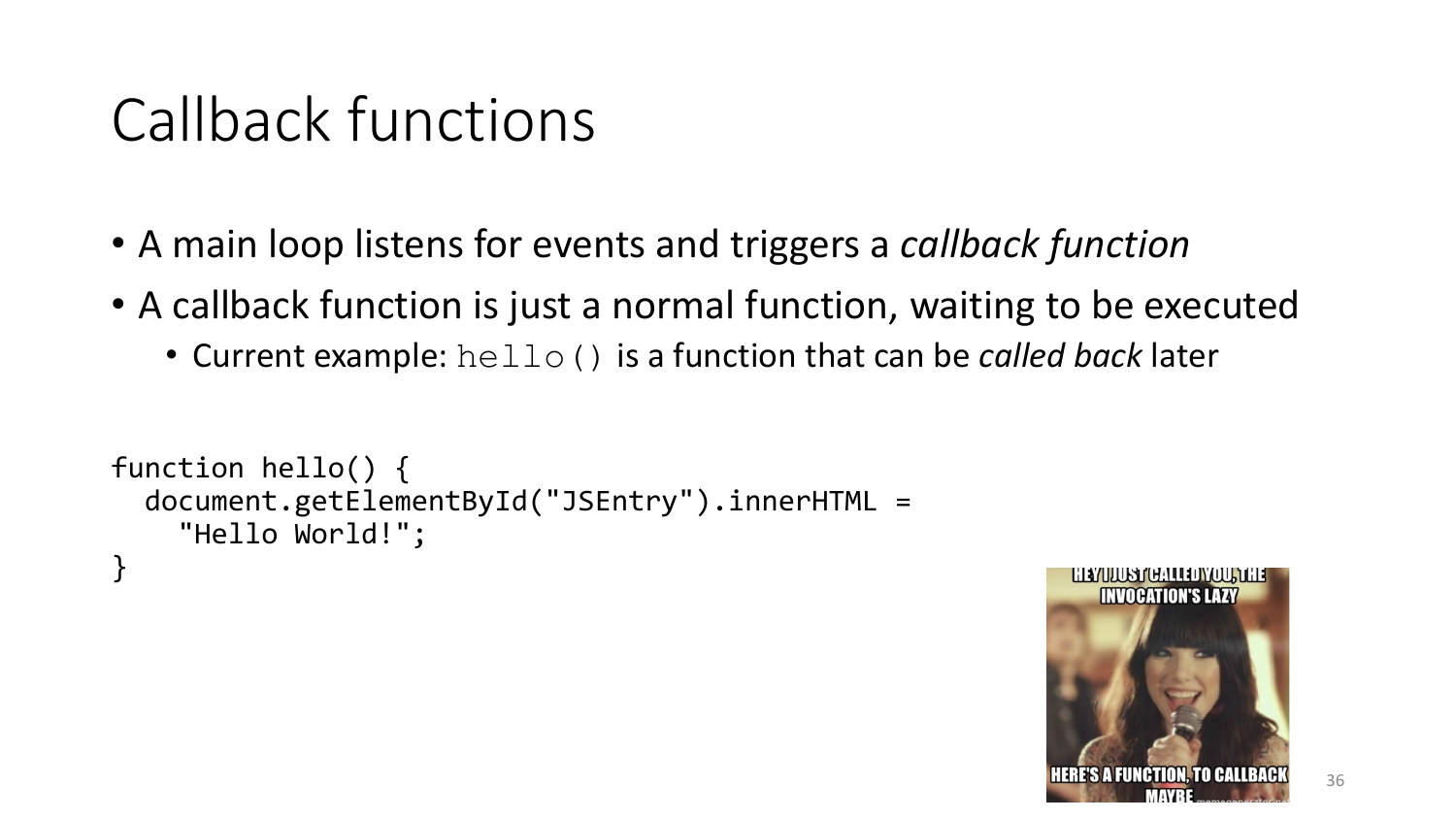#### Event handlers

- In the HTML, we registered our function as an *event handler*
- That means telling the browser "please run this function when X event occurs"

```
<button onClick="hello()" type="button">
 Click Me!
</button>
```
• The JavaScript interpreter maintains a table of events that map to functions

| Event \ | <b>Function</b> |
|---------|-----------------|
| onClick | hello           |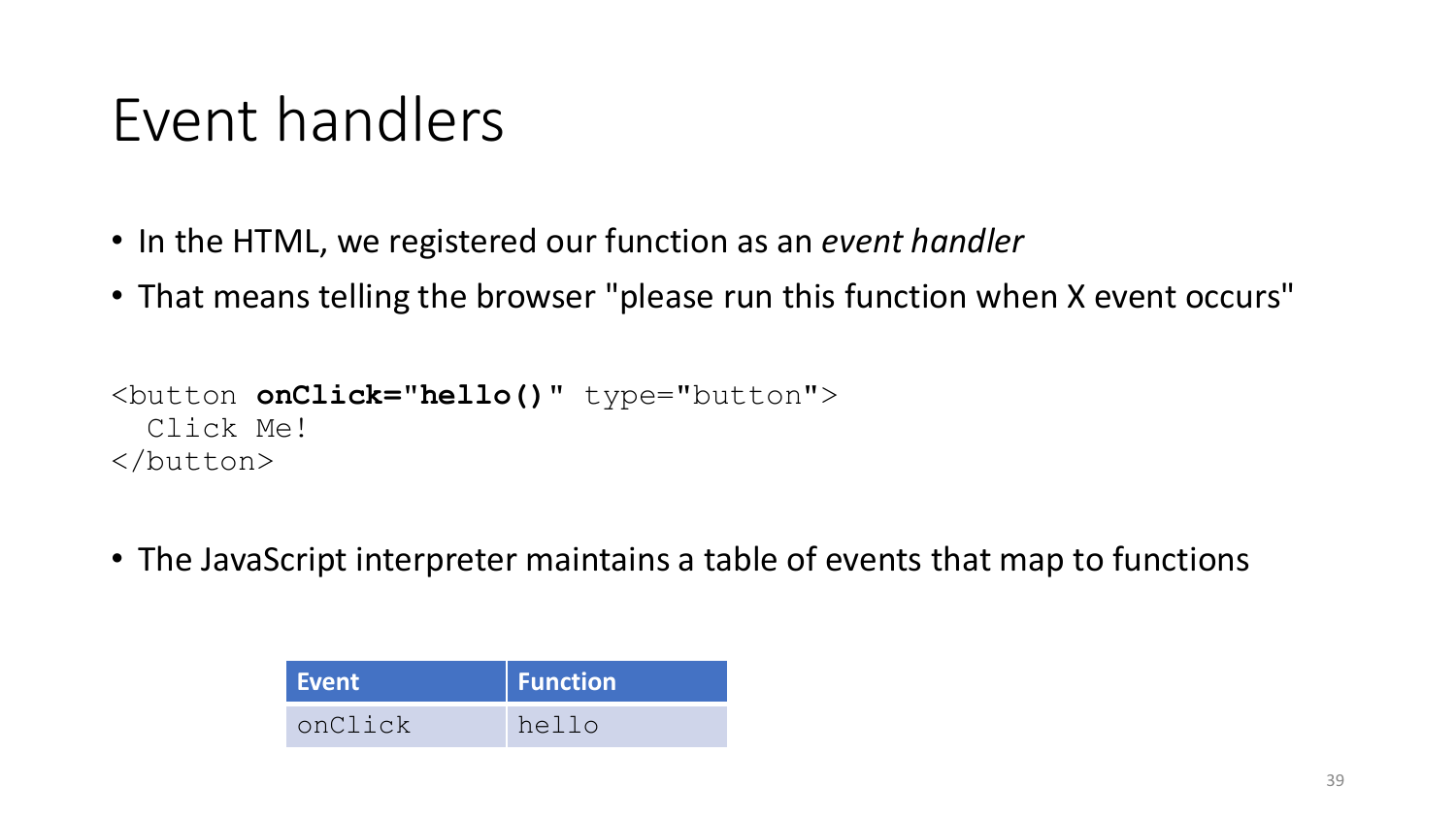#### The event queue

- In JavaScript, function calls live on the stack, objects live on the heap, and *messages live on the queue*
- The function on the top of the stack executes.
- *When the stack is empty, a message is taken out of the queue and processed.*
- Each message is a function
- An event adds a message to the queue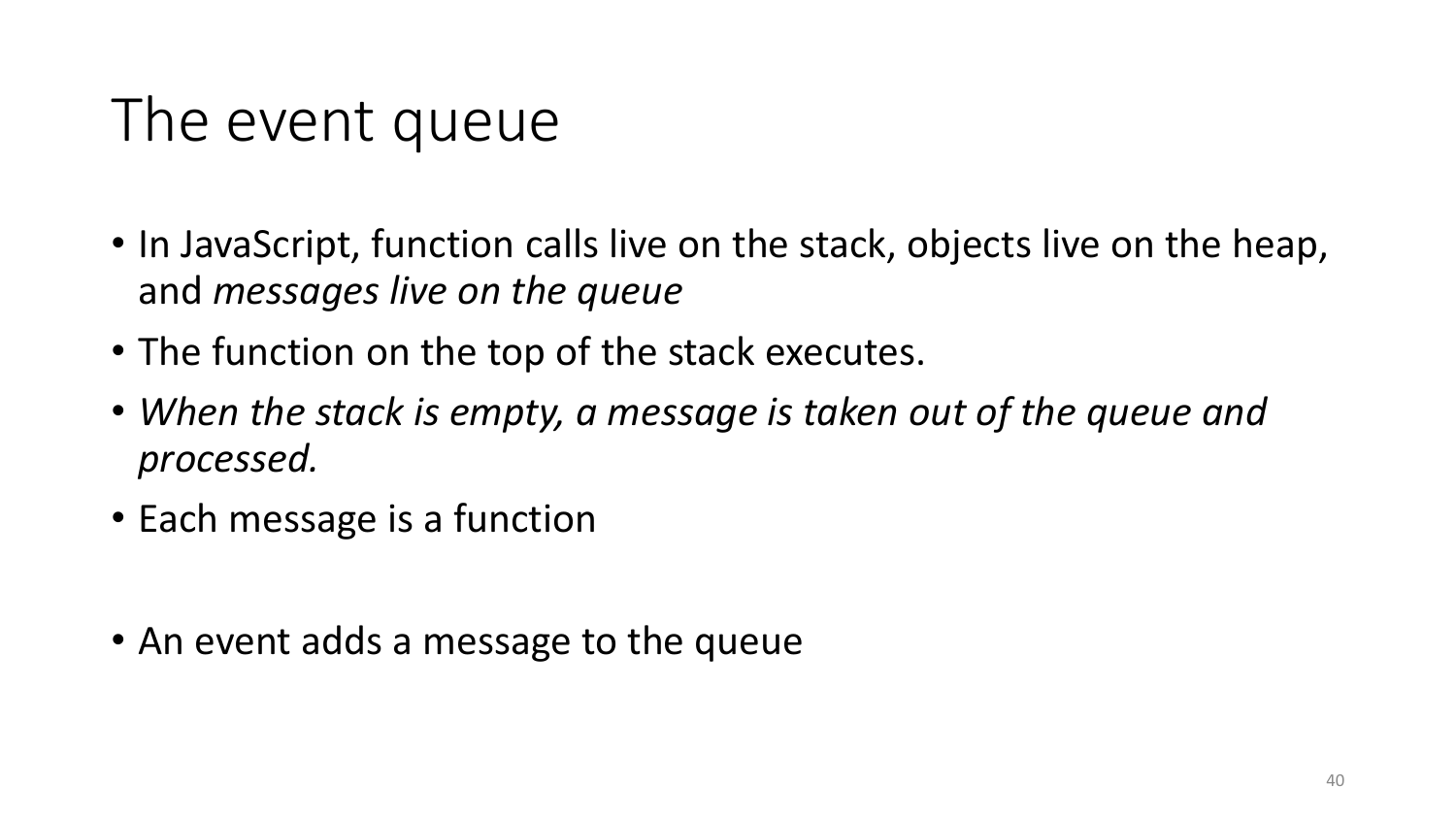#### Event-driven programming: overview 2 example

```
function world() {
   let b1 = new Book("A1", "T1");}
function hello() {
   world();
}
```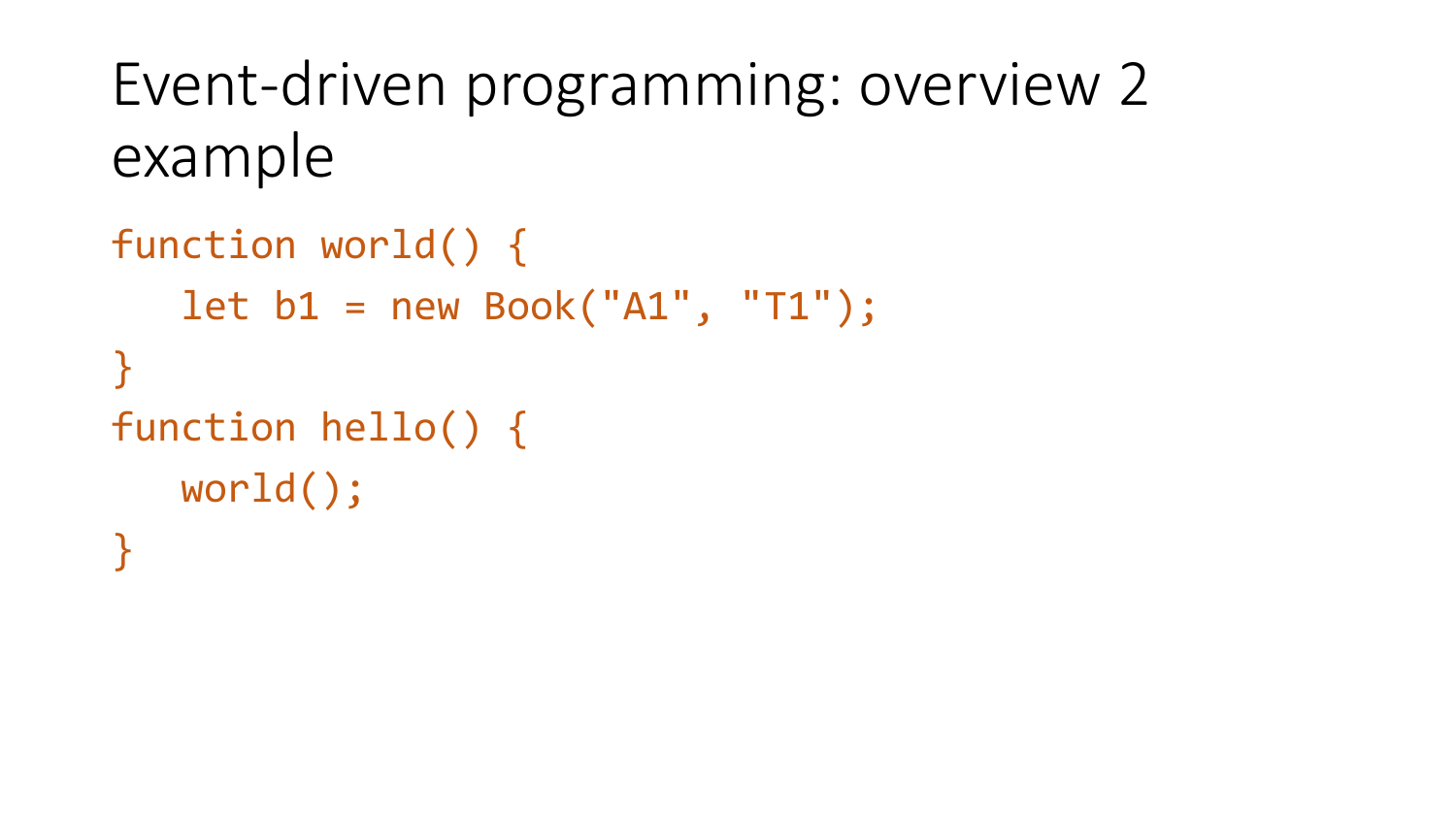#### Placing events on queue

- Browser events like clicks go on queue
- setTimeout(): a function to add an event to the queue

```
function runLater() {
   console.log("Ran!");
}<br>]
setTimeout(runLater, 1000);
```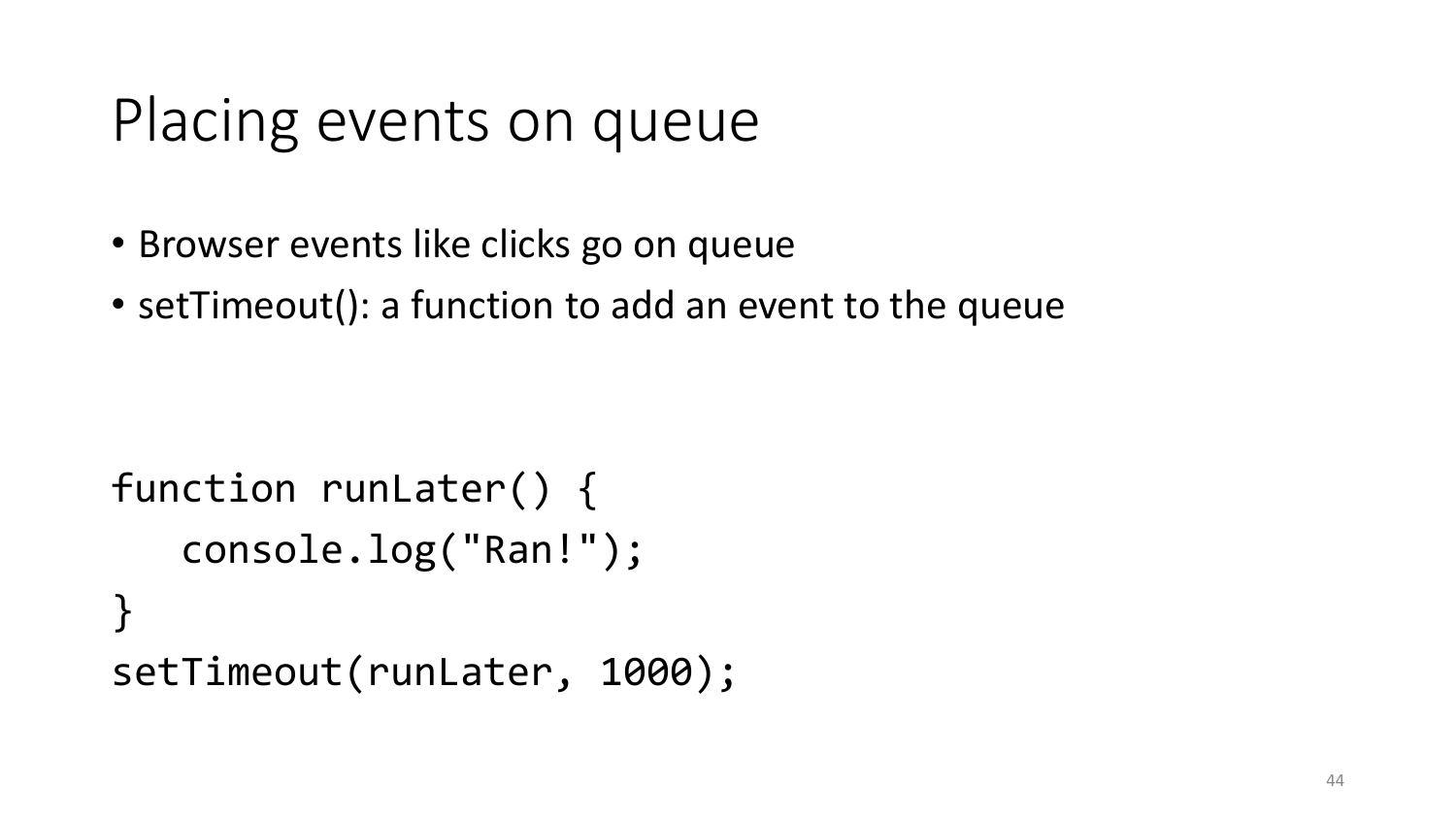#### Exam -style Exercise

• What is the output of this code?

```
function f() {
  console.log('beginning');
  function callback1() {
    console.log('callback1');
  }
  setTimeout(callback1, 1000); //1s
  console.log('middle');
  function callback2() {
    console.log('callback2');
  }
  setTimeout(callback2, 2000); //2s
  console.log('end');
}
\tilde{f}(\cdot);
```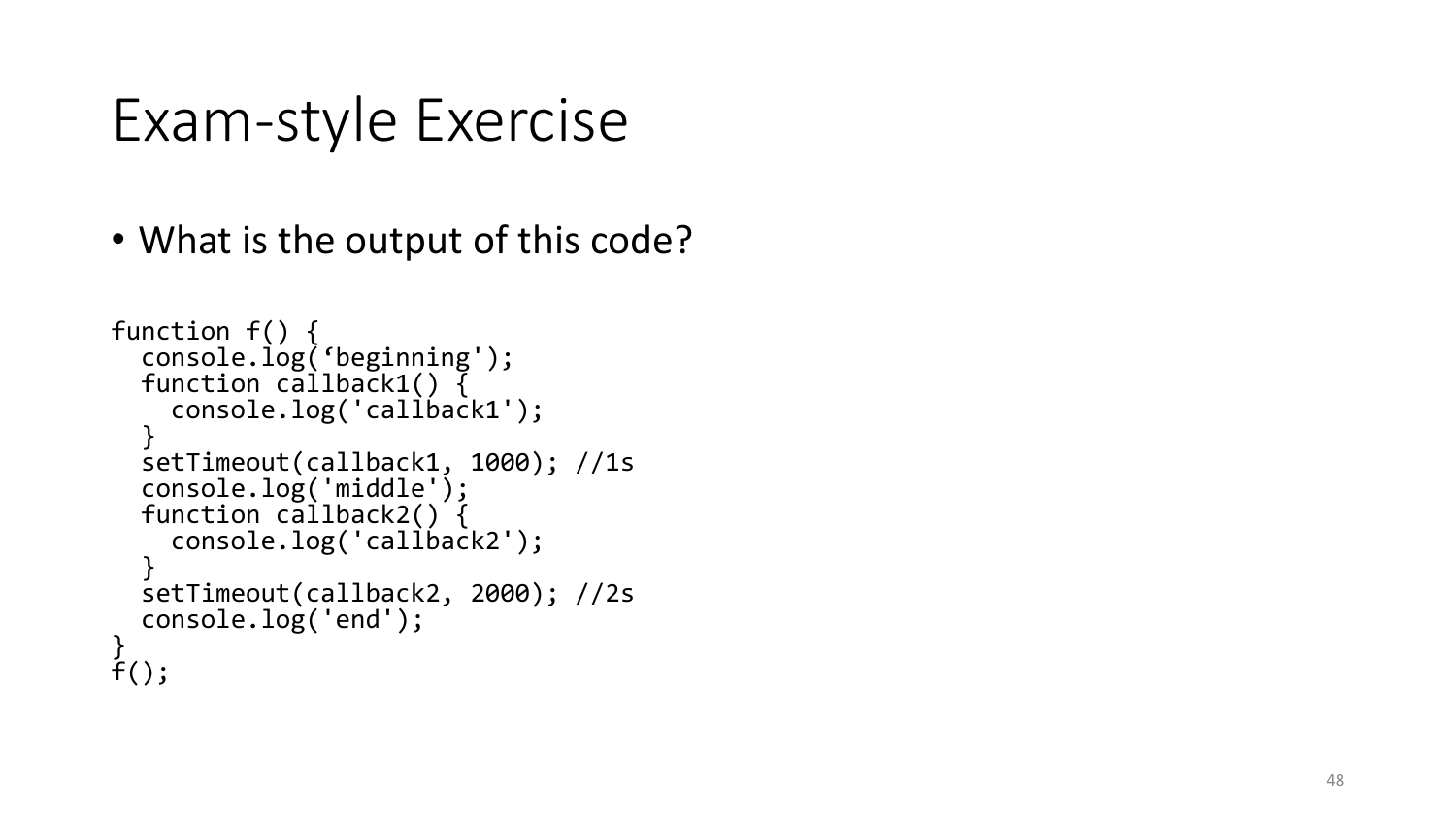#### **Outline**

- Review: safety and idempotency
- Intro to JavaScript
- Prototypes
- Event-Driven Programming
- **Backup:** common pitfalls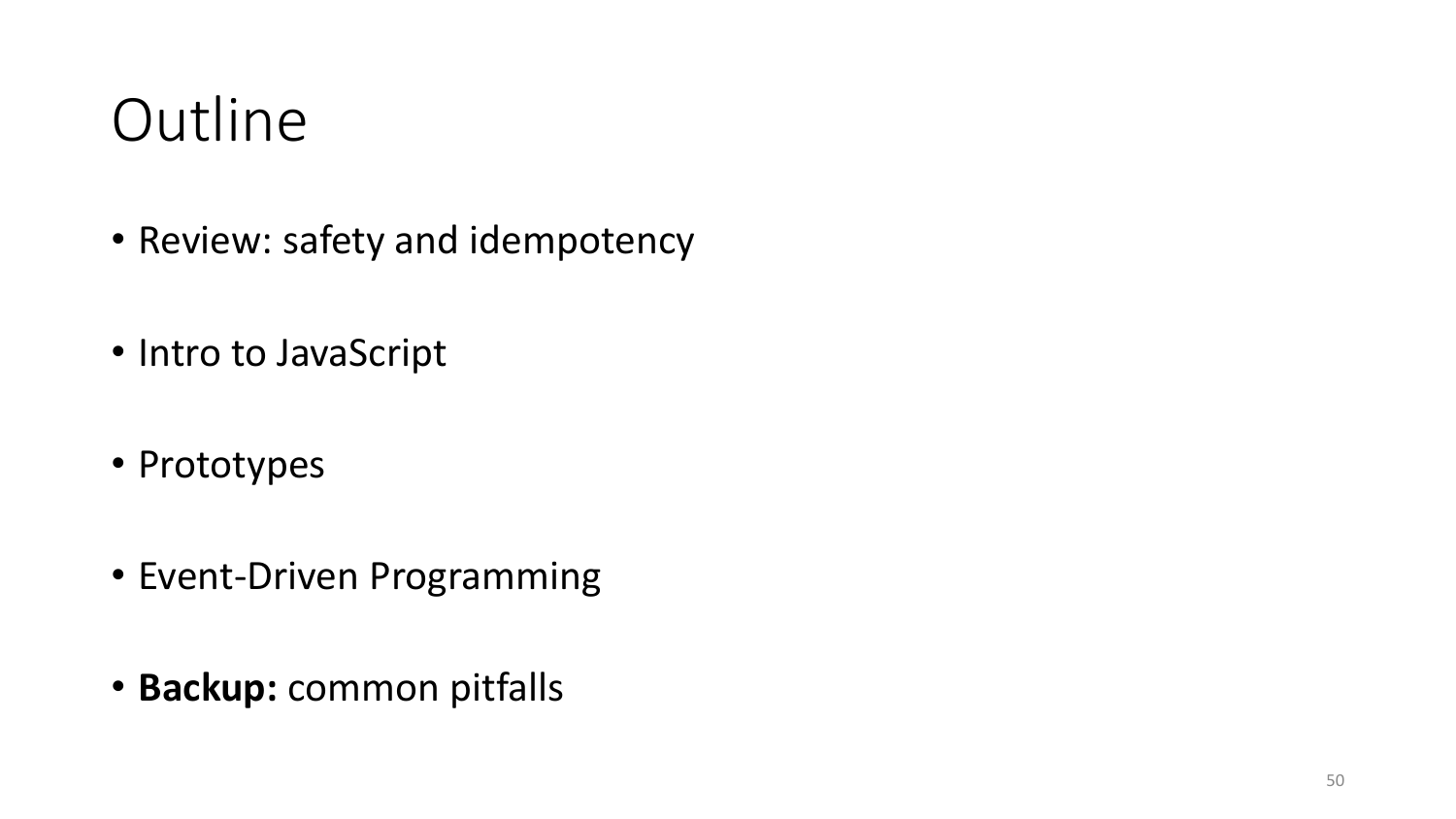#### Common mistake: equality operators

- "JavaScript has two sets of equality operators:  $==$  and !==, and their evil twins == and !=." -- Douglas Crockford
- $\bullet$  == performs a type conversion when comparing two things
- $\bullet ==$  no type conversion
	- Return false if the types differ
- A few interesting cases:  $'$  ==  $'0'$  // false
	- $0 == '' / / true$
	- $0 = "0" // true$

$$
ALWAYS use== and !==
$$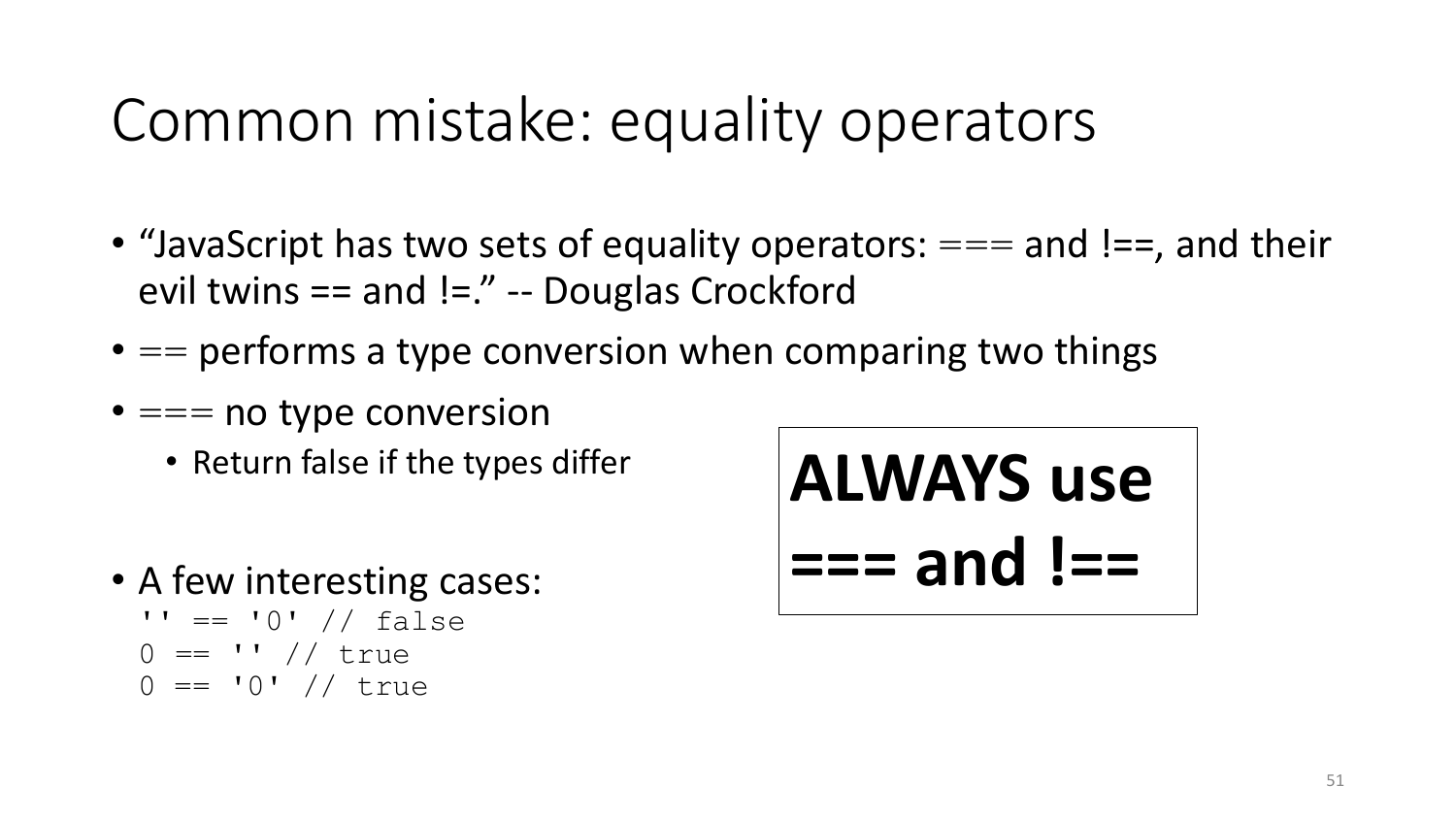#### Common mistake: scope

• "Simply" assigning values always creates a global variable

```
> function f() {
    x = 5;}
> f();
> x5
```
# **NEVER simply assign values**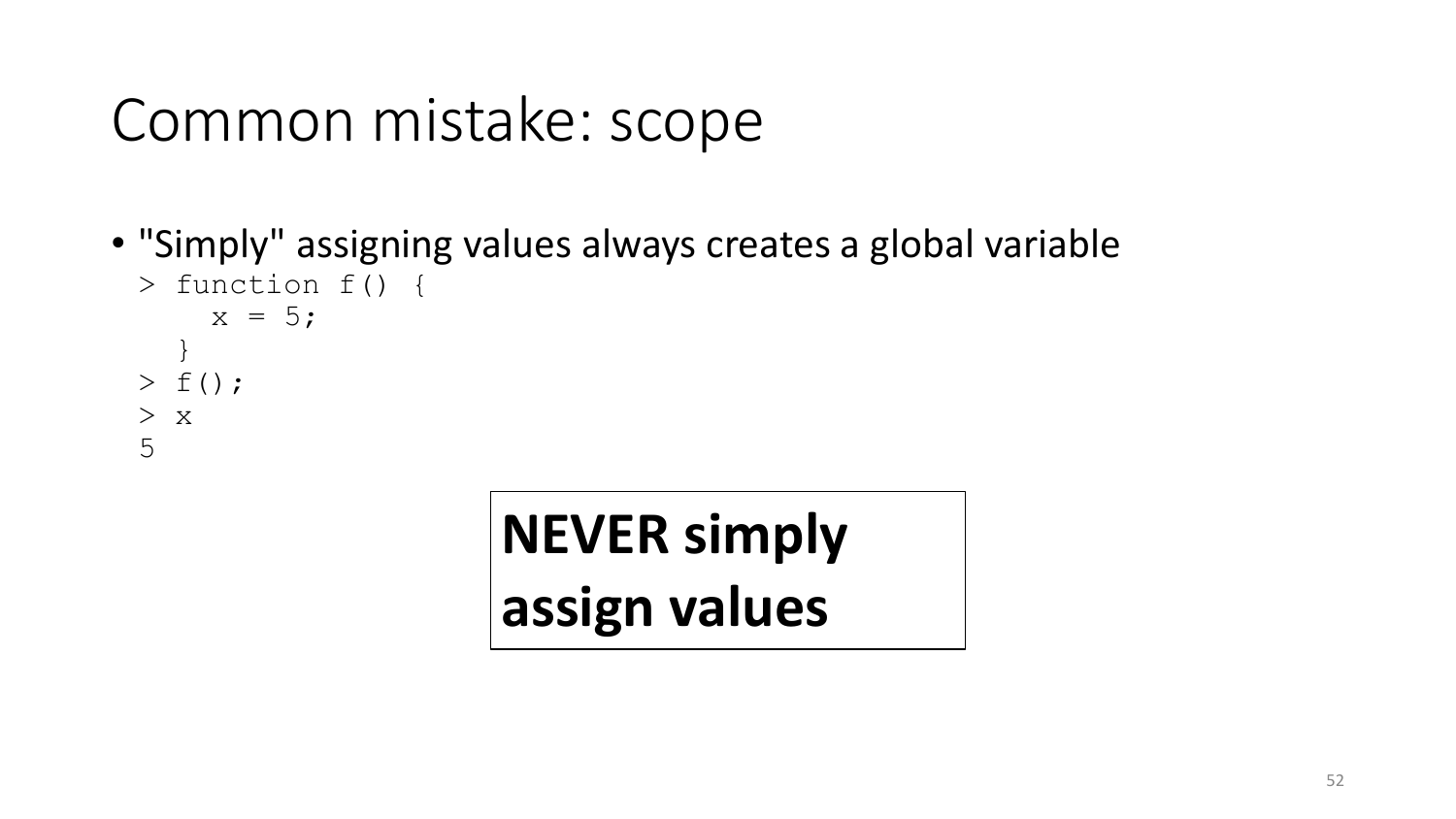#### Common mistake: scope

- var creates a local or global scoped variable
- Functions create scope

```
> var x = 0;
> function f() {
    var x = 5;
  }
> f();
> x\Omega
```
• Other blocks do not

```
> var x = 0;
> if (x == 0)var x = 5;
  }
> x
5
```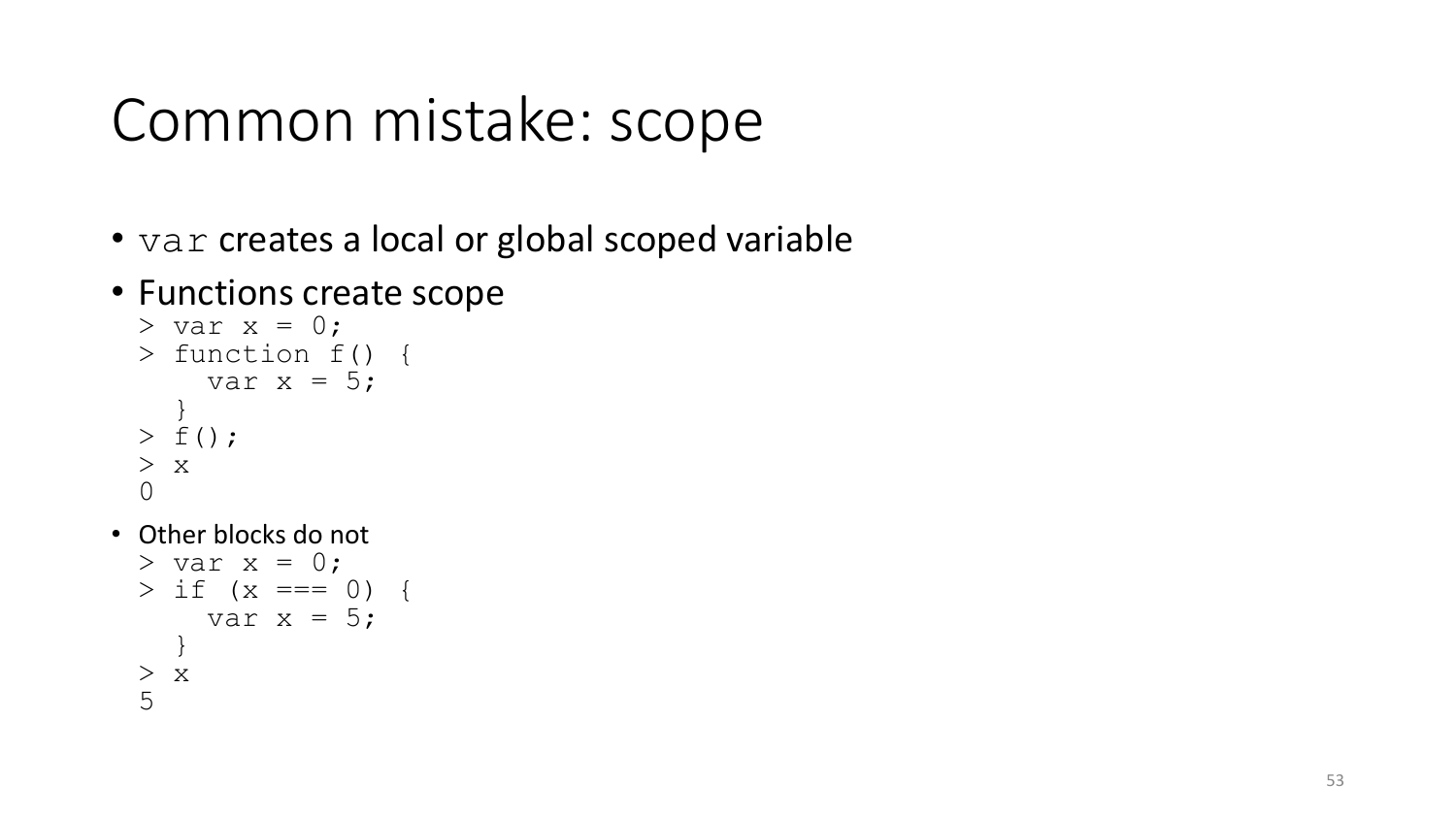#### Common mistake: hoisting

• Variables declared with var are *hoisted* to the top of the function

```
> function f() {
    console.log(x == undefined);
    var x = 5;
  \}> f();
true
```
• Variables declared with let or const are not

```
> function f() {
    console.log(x == undefined);
    let x = 5;
  \}> \leq ();
ReferenceError: x is not defined
```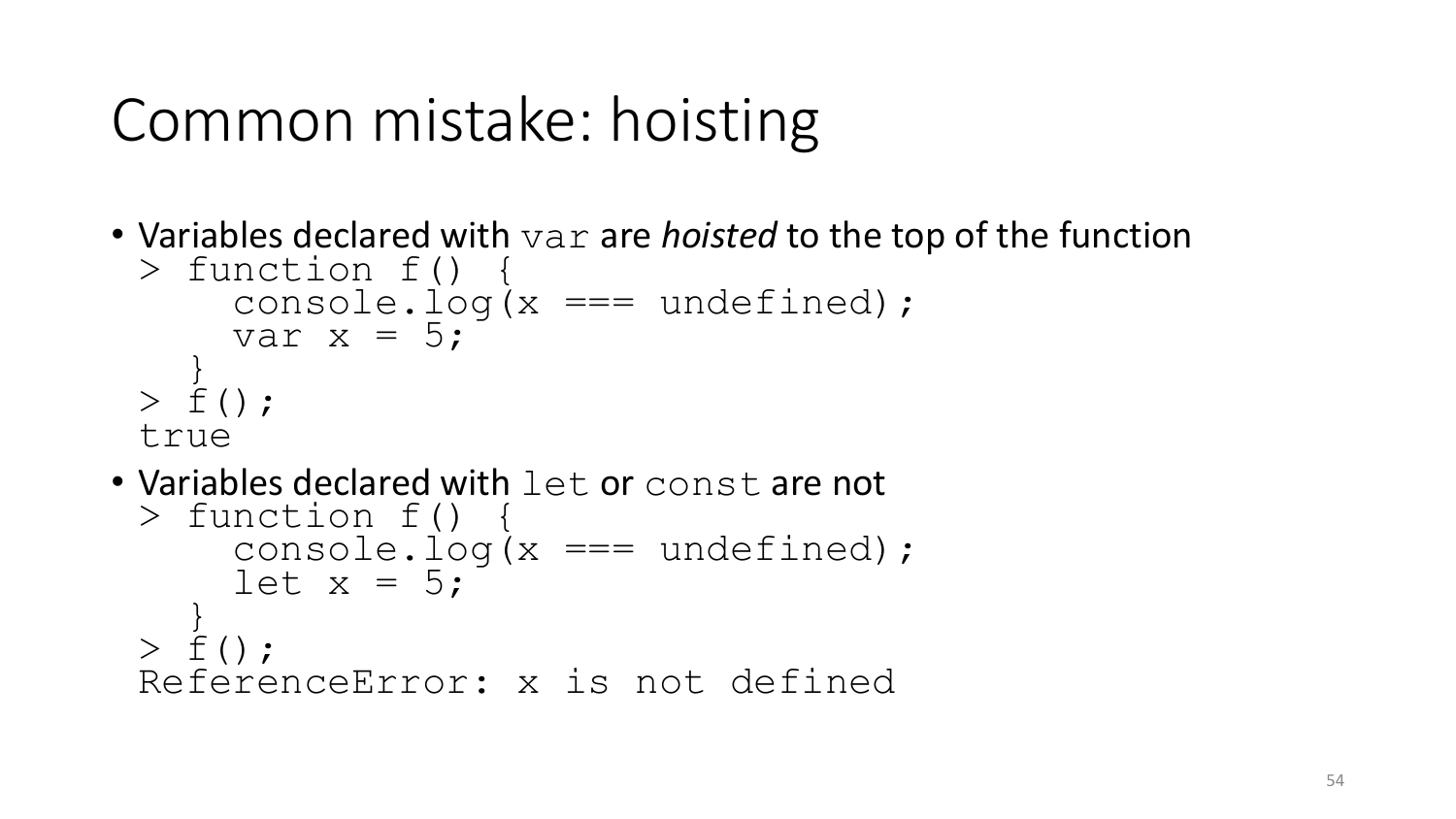#### Common misunderstanding: const

#### • const means you can't reassign the reference

```
> const eecs485 = { name: 'Web Systems', num: 485 };
> eecs485 = { name: 'Chicken Stories', num: 101 };
TypeError: Assignment to constant variable.
```
#### • Changing the object is OK

```
> const eecs485 = { name: 'Web Systems', num: 485 };
> eecs485.name = 'Chicken Stories';
'Chicken Stories'
> eecs485.num = 101;
101
> eecs485
{ name: 'Chicken Stories', num: 101 }
```
• const x in JavaScript is like int \*const p in C.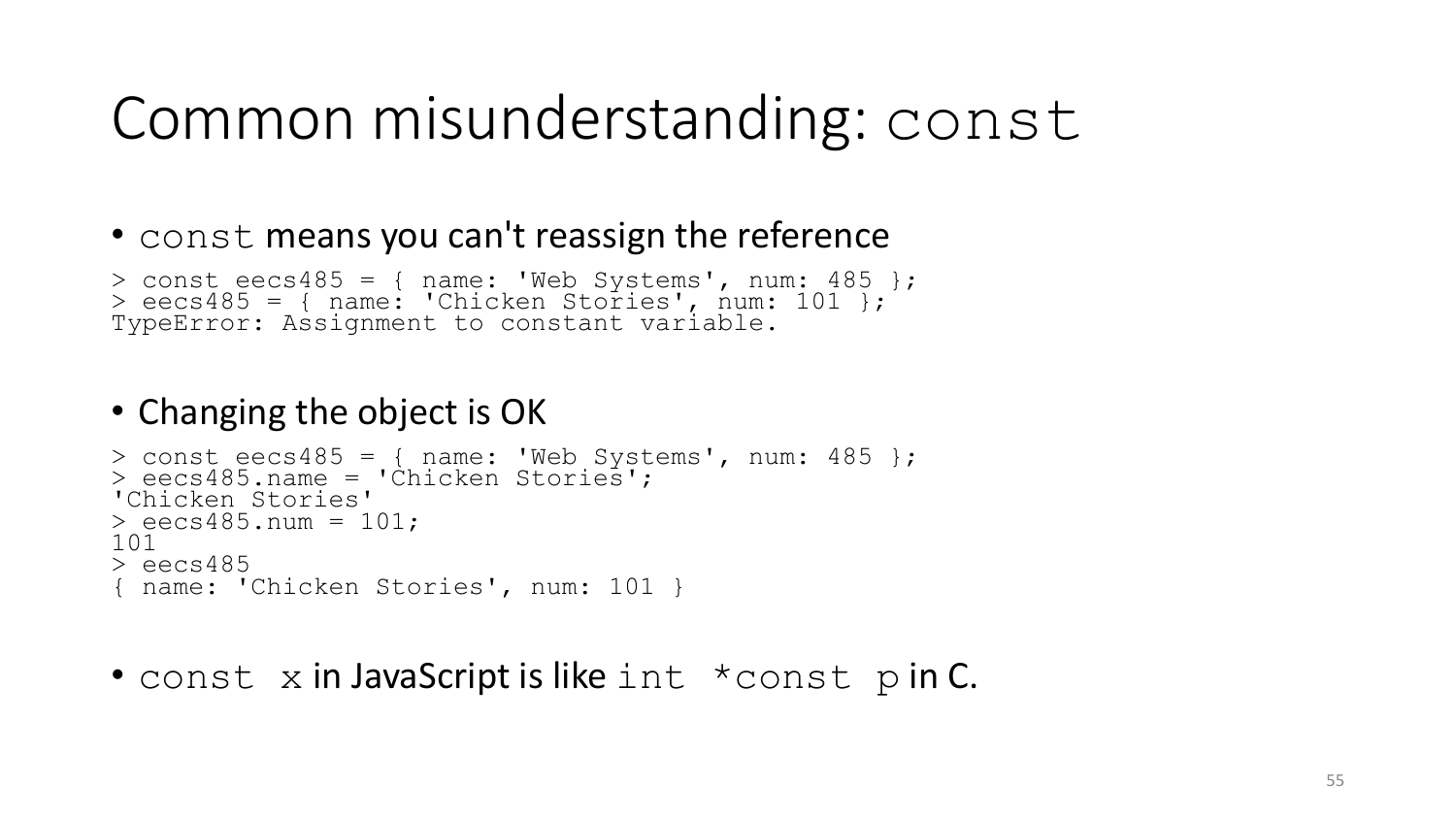#### Common mistake: for-in loops

- for-in loops often yield unexpected results
	- They iterate "up the prototype chain"

```
> const chickens = ['Magda', 'Marilyn', 'Myrtle II'];
 for (let chicken in chickens)
    > console.log(chicken);
> }
\frac{1}{2}\frac{2}{2}3
```
• ES6's for-of loops are nice, but are hard to analyze statically, so some style guides do not allow them

```
> for (let chicken of chickens) {
    > console.log(chicken);
> }
Magda
Marilyn
Myrtle II
```